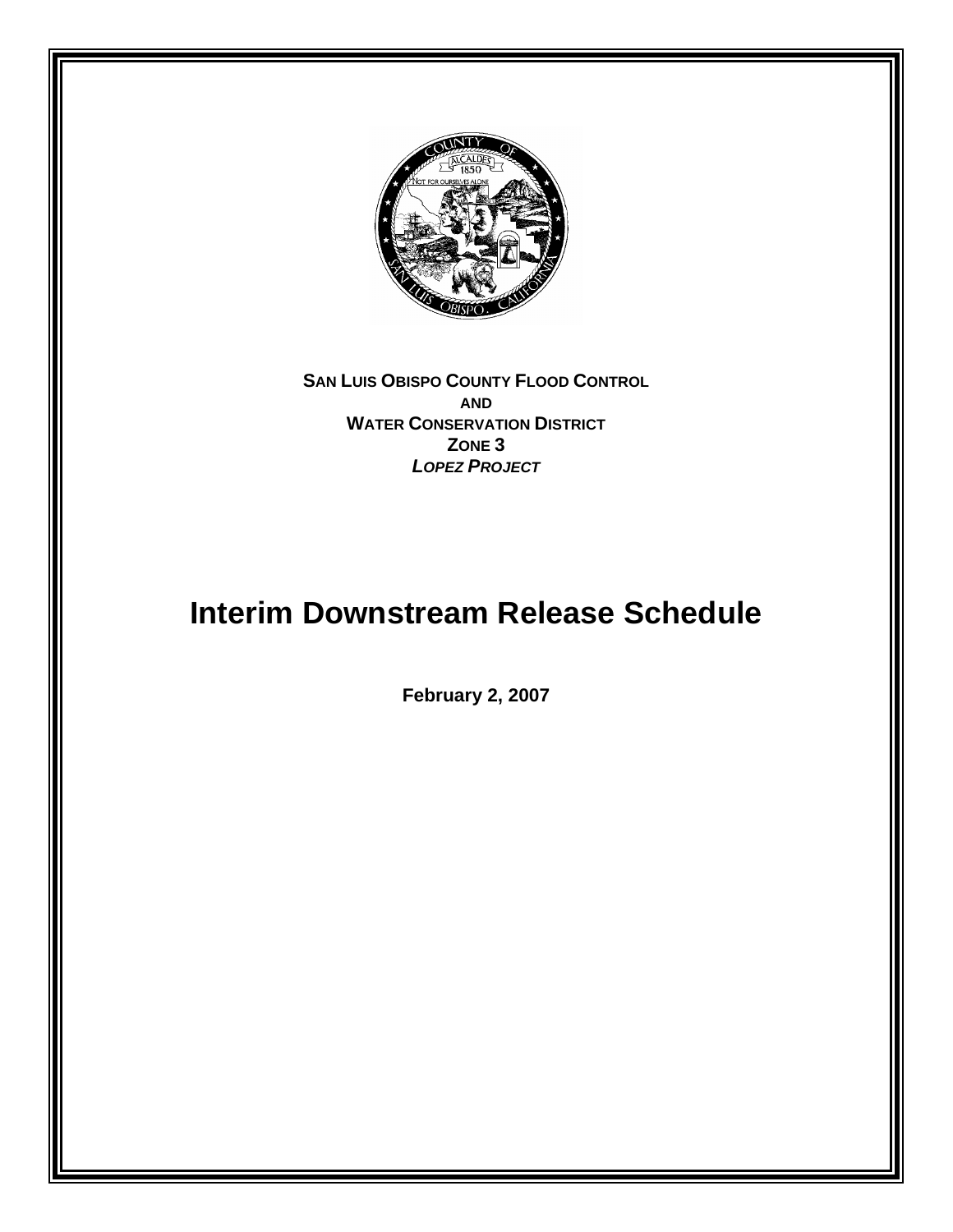## **San Luis Obispo County Flood Control and Water Conservation District Zone 3 (Lopez Project)**

# **Interim Downstream Release Schedule**

**February 2, 2007** 

- **I. Executive Summary**
- **II. Purpose**
- **III. Goals and Objectives**
- **IV. Approach**
- **V. Low Reservoir Response Plan**
- **VI. Monitoring**
- **VII. In-Stream Improvements**
- **VIII. Costs**
- **IX. Schedule**
- **X. Environmental Requirements**
- **XI. Exhibits**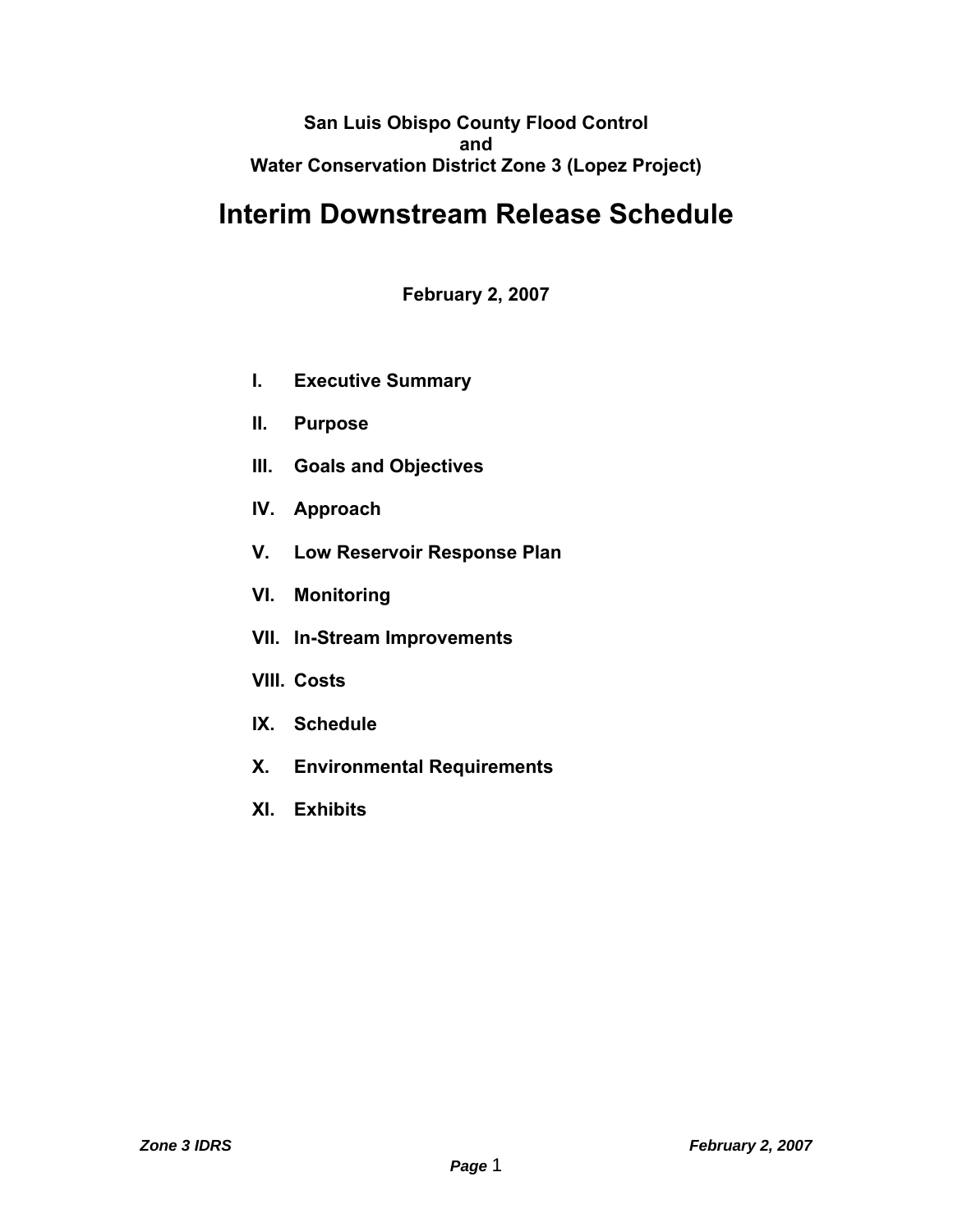# **I. Executive Summary**

The purpose of this Interim Downstream Release Schedule (IDRS) is to provide a plan for managing downstream releases from Lopez Dam prior to the approval of the project's Habitat Conservation Plan (HCP). Included in the IDRS is a Low Reservoir Response Plan (LRRP) consisting of a methodology to assess nearterm reservoir levels and a set of actions that could be taken to mitigate the impacts of low reservoir levels.

The Lopez Project currently delivers an annual total of 8,934 acre feet of water for municipal, environmental, and agricultural uses. This amount exceeds the traditional safe annual yield of the reservoir by 204 acre feet/year. Analysis of stream flows suggests that reducing downstream releases during the wet season (January 1 through March 31) has the potential to increase storage in the reservoir by amounts that exceed 204 acre feet, without resulting in impacts to agricultural or environmental resources. However, to ensure that no impacts to federally listed species occurs, it is necessary to add two additional stream flow monitoring stations, improve the equipment used at the two existing stations, and establish additional visual monitoring points on the creek. In addition, the ability to affect increases in storage over the longer term may be enhanced by implementing in-stream fish passage barrier improvements, consistent with those envisioned by the draft Habitat Conservation Plan. Annual costs associated with increasing storage range from \$410 to a low of \$22 per acre foot, depending on the degree of effort needed to effectively monitor the stream and the actual amount of increased storage that is achieved.

Analysis of current release rates shows that, if these rates had been in place during the driest period on record since completion of the Lopez Dam, the project would be capable of meeting all current expectations (municipal, environmental, agricultural) without falling below 23,000 acre feet in storage, or approximately 46% of the capacity of the reservoir. However, a conservative approach to reservoir management is prudent due to the critical nature of the project in providing for municipal water supplies, as well as the variable nature of long term climate changes. Consequently, a Low Reservoir Response Plan (LRRP) has been developed in order to pre-plan a set of potential actions that could be taken if the reservoir were to fall below 20,000 acre feet in storage (two years of deliveries above minimum pool). Implementation of the LRRP would involve incremental reductions in both downstream releases and municipal deliveries. The degree of reductions would be dependent on the length of the drought event, reservoir levels, and long term climate predictions.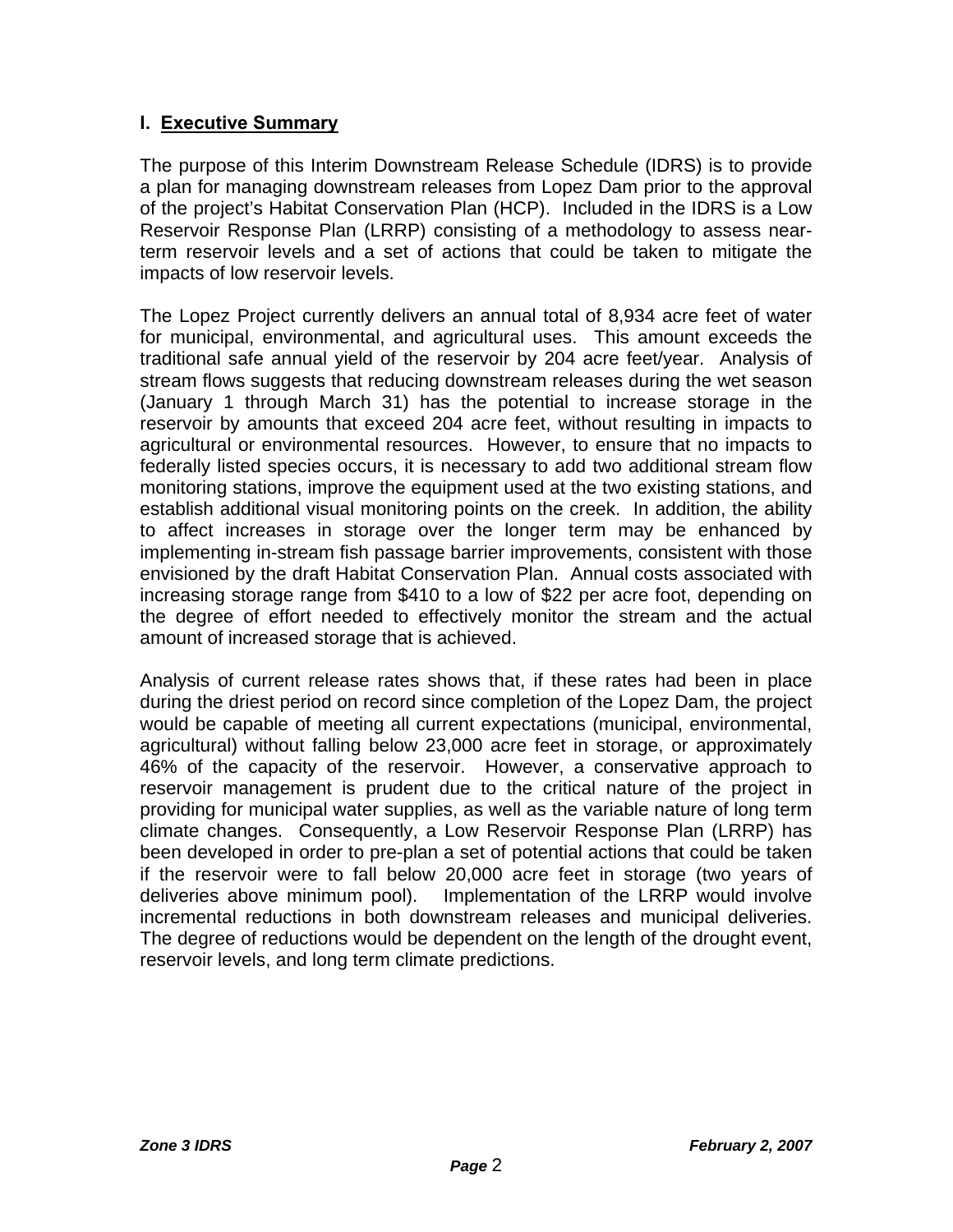# **II. Purpose**

The purpose of this Interim Downstream Release Schedule (IDRS) is to provide a plan for managing downstream releases from Lopez Dam prior to the approval of the project's Habitat Conservation Plan (HCP). Although the HCP contains a preferred alternative that includes a detailed downstream release schedule, certain elements of that schedule may result in incidental take of steelhead or other listed species during prolonged dry periods that result in low reservoir levels. Therefore, the HCP preferred alternative will not be proposed for implementation unless and until the necessary approvals have been granted pursuant to the federal Endangered Species Act. This Interim Downstream Release Schedule describes Zone 3's plan and approach to ensuring that interim releases into Arroyo Grande Creek continue without impacting environmental, agricultural or municipal water supplies.

## **III. Goals and Objectives**

The Lopez Project, organized as Zone 3 of the San Luis Obispo County Flood Control and Water Conservation District, was constructed in the late 1960's to provide a reliable water supply for urban users in southern San Luis Obispo County. Municipal water contract deliveries total 4,530 acre feet per year (AFY). The project also makes downstream releases to Arroyo Grande Creek to ensure adequate recharge of riparian aquifers to support agricultural wells. Agricultural releases have historically averaged 2,335 AFY, although at the time the dam was constructed downstream releases were anticipated at 4,200 AFY. Flood Control Zone 3 also currently releases 4 million gallons per day (6.19 cfs) into Arroyo Grande Creek from the outlet works at Lopez Dam pursuant to informal agreements with state and federal resource agencies pending approval of the project's HCP. These annual downstream releases total 4,344 AFY. Additional summertime agricultural releases total 60 AFY. It should be noted that agricultural and habitat releases are conjunctive; therefore, during most months the habitat release is sufficient to supply agricultural needs.

Municipal contract obligations plus downstream releases total 8,934 AFY. However, the safe yield of the reservoir is established at 8,730 AFY. Current uses exceed the safe yield by 204 AFY. Given that the project has experienced dryer than normal periods lasting up to seven consecutive years, there is a concern that continuation of releases that exceed the safe yield may result in an inability for the project to meet its current and historic obligations, should a prolonged dry period develop.

Three key concepts support an approach that increases storage in the reservoir in order to meet annual demands:

1. The Lopez Project provides a significant percentage of the municipal water supply for Zone 3 entities; to the degree that reductions in deliveries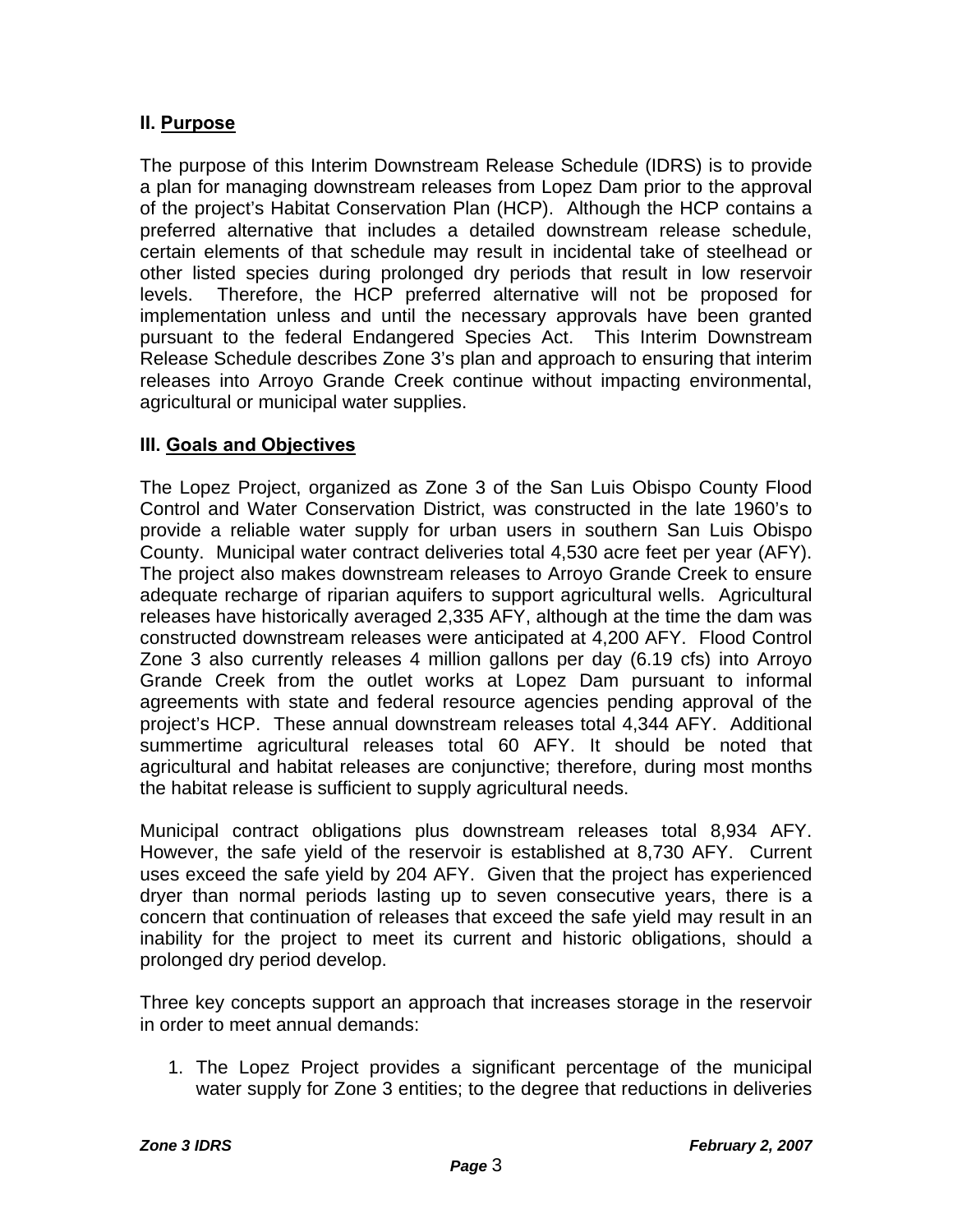at this time could result in a substantial hardship to a number of residents. While efforts to enhance the amount of supply and the efficient use of current supplies are ongoing, those efforts have not yet matured to the point where reductions in deliveries from the Lopez Project could be absorbed into the communities' water budget.

- 2. The current "level" release rate of 4 million gallons per day (6.19cfs) into Arroyo Grande Creek was established to ensure that no "take" of steelhead would occur *under dry season conditions*. Closer monitoring of stream flows should provide opportunities to reduce releases to the stream without incurring impacts to sensitive species during periods when agricultural pumping is reduced and inflows to the creek from adjacent streamside aquifers is the greatest.
- 3. Continued operation of the system above safe yield could, in extreme situations, result in conditions where downstream releases could not be made without resulting in significant impacts to water users. Absent alternative municipal water sources, Zone 3 would be placed in an untenable situation. Further, avoidance of any condition that would result in severe impacts to sensitive species, municipal users, or agricultural interests prior to completion of the HCP process is key to successful completion of the HCP.

Therefore, the objectives of the IDRS are to operate the dam in a manner that:

- 1. Allows the project to continue to meet its contractual responsibilities
- 2. Maximizes the potential for interim "surplus" water generation
- 3. Results in no discernable impacts to steelhead.
- 4. Meets agricultural needs
- 5. Generates data and information that can be used to supplement the HCP and/or assist in implementing the HCP once it's approved.

#### **IV. Approach**

This Interim Downstream Release Schedule approaches the task of matching project deliveries to safe yield by reducing the total annual downstream release. This will be accomplished by enhancing the ability to monitor stream flow at various points along the stream and reducing reservoir releases during and/or immediately following periods of heavy precipitation in the wet season. Should efforts to increase reservoir storage during winter months be successful, consideration will be given to reducing releases during spring and fall months.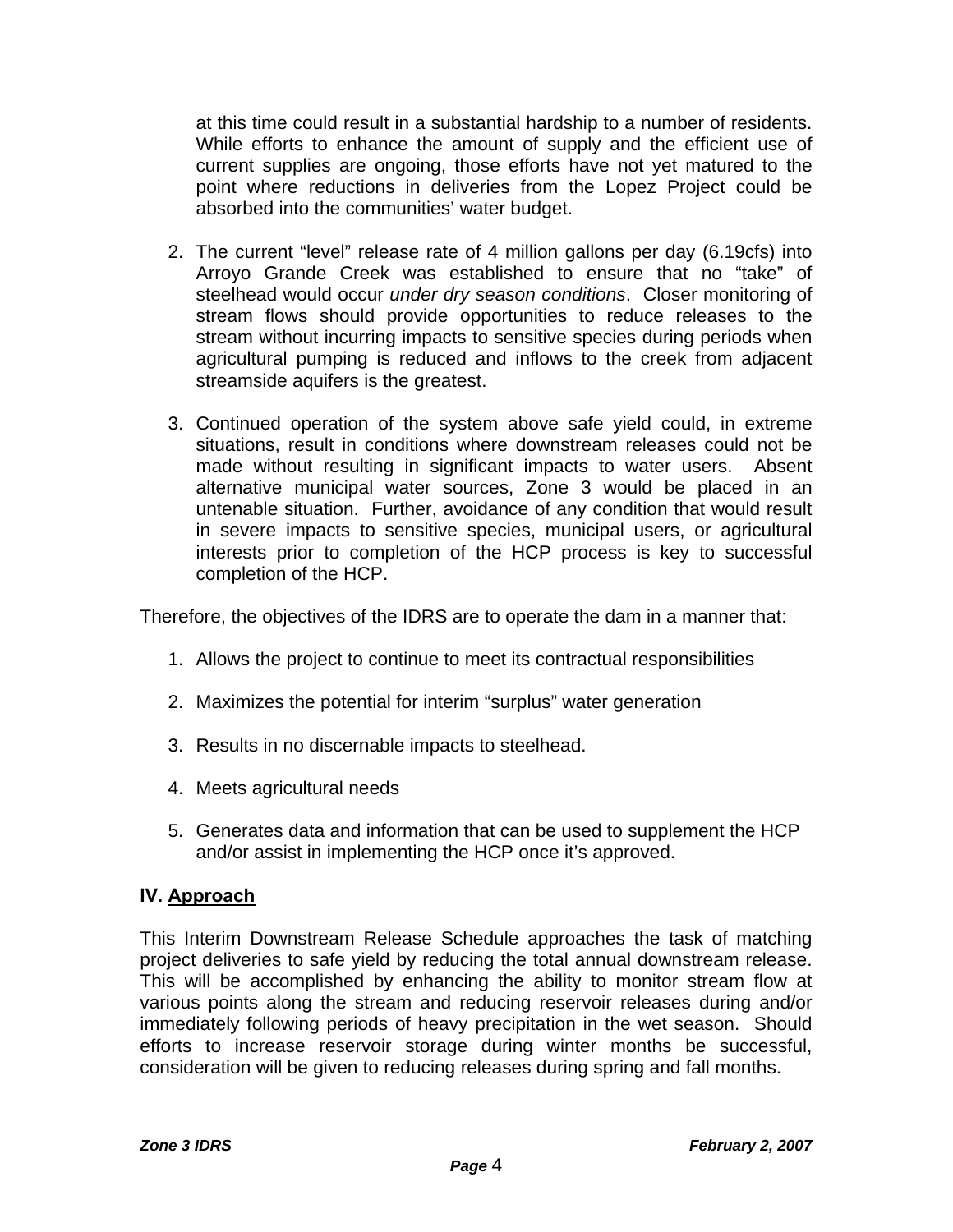Phase I focuses on reducing releases during the wettest period of the year to take advantage of both reduced agricultural pumping and inflows from both surface and subsurface sources.

Based on the level of success achieved by phase I efforts, reductions in fall and spring releases, consistent with the release calculations established in the HCP, may be implemented. "Success", with respect to phase I efforts, is based on:

- 1. A demonstrated ability to accurately predict stream response to release reductions,
- 2. Confidence that changes in the release rate can be made without incurring stream flow changes that negatively impact sensitive species, and
- 3. Increases in storage achieved in phase I result in a favorable cost/benefit ratio.

Based on direct observations of stream flow during the 2004/2005 wet season, and during the initial 2005/2006 wet season, it is evident that wet season flow volumes in Arroyo Grande Creek increase as the stream flows from Lopez Dam to the ocean at Oceano. From an initial flow of 6cfs at the outlet works, observed wet season stream flow typically exceeds 20cfs at the  $22<sup>nd</sup>$  Street Bridge in Oceano, just upstream from the stream's ocean outlet. During storm events, flows at  $22^{nd}$  Street can increase by several magnitudes owing to the flow contributions from developed areas as well as from tributary streams. Given that flows at 22<sup>nd</sup> Street are influenced more by the watershed's response to winter rains than by releases from Lopez Dam, some degree of reductions in release from the dam could be made without resulting in more than minimal impacts on stream flow throughout the majority of the system.

According to the "Arroyo Grande Creek Permeability Study San Luis Obispo County, CA" prepared by Questa Engineering Corporation in April of 2001, the "critical" segment of the creek (from a flow maintenance perspective) is the reach from the dam to below Biddle Park near the Talley Bridge, a distance of approximately 2.5 miles. There are no significant tributary channels that feed into Arroyo Grande Creek in this segment, the watershed rocks adjacent to this reach are predominately poor to non-water bearing units, and groundwater inflow from the margins of the valley is limited. Flow and water depth in this reach of the creek are influenced primarily by releases from the dam except during heavy winter rains when agricultural water use is reduced and the small tributary watershed below the dam contributes to stream flow. Below this reach during the wet season the creek gains flow from tributaries and groundwater inflow, and the impacts of agricultural pumping are reduced or eliminated due to the effects of rainfall.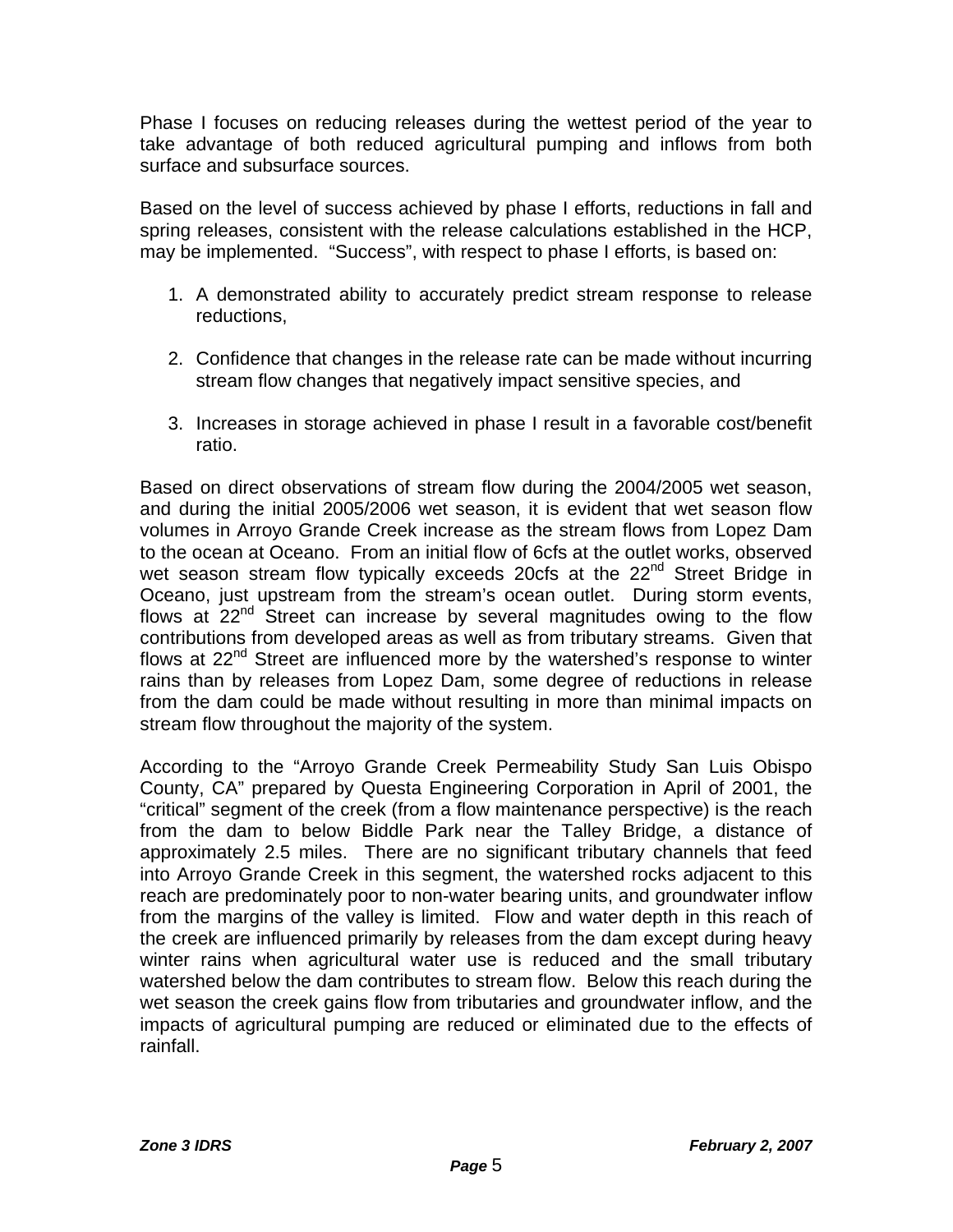Phase I efforts will match the timing of reductions in reservoir releases to wet season storm events, using the 2.5 miles of stream below the dam as the key measurement segment. The volume of reductions will be based on the response of the initial stream segment to reduced releases. Ramping rates will be consistent with those established by the draft HCP, that is, changes in release rates will not exceed 1cfs/day.

The following table illustrates the current volumes of wet season downstream release compared to a range of modified release rates, averaged over the 90-day period from January 1 to April 1:

| <b>Modified Release Rate Calculations</b><br>90-day Wet Season |                |        |        |        |        |        |        |        |
|----------------------------------------------------------------|----------------|--------|--------|--------|--------|--------|--------|--------|
| Rate/<br>% Reduction:                                          | <b>Current</b> | 17%    | 19%    | 33%    | 47%    | 50%    | 67%    | 83%    |
| CFS:                                                           | 6.00           | 5.00   | 4.86   | 4.00   | 3.20   | 3.00   | 2.00   | 1.00   |
| Acre<br>Feet/Day:                                              | 11.90          | 9.92   | 9.63   | 7.93   | 6.35   | 5.95   | 3.97   | 1.98   |
| 90 Day Total<br>(AF):                                          | 1,071.07       | 892.56 | 867.07 | 714.05 | 571.07 | 535.54 | 357.02 | 178.51 |
| <b>Total</b><br><b>Additional</b><br>Storage:                  | 0.00           | 178.51 | 204.00 | 357.02 | 500.00 | 535.53 | 714.05 | 892.56 |

**TABLE 1** 

As shown in table 1, the 204 average annual AFY increase in storage necessary to match reservoir demands to the safe yield could be accomplished by reducing wet season releases to an average of 4.86cfs, 19% below current levels, for a period of 90 days. Similarly, a 500 AFY reduction would require a 47% reduction in releases during the wet season, to 3.2cfs.

#### *Implementation/Operation*

Initial release reductions would begin in January after winter rains have saturated the valley and stream flow measurements show the stream to be gaining flow from the dam to the ocean. At that point a release reduction of 0.5cfs would be made, with any consequent effects on stream flow noted. Absent any substantial negative stream effects after 24 hours, additional reductions in 0.5cfs increments would be made, following the same measurement protocol (one step in each 24 hour period). If flow reductions reach 4.8cfs without negative stream effects, the release rate will be "held" for a period of at least five days, with ongoing stream monitoring, to ensure that the program remains in compliance with its stated objectives. Further release reductions would be similarly stepped down, dependent on monitoring results as well as on observed and predicted weather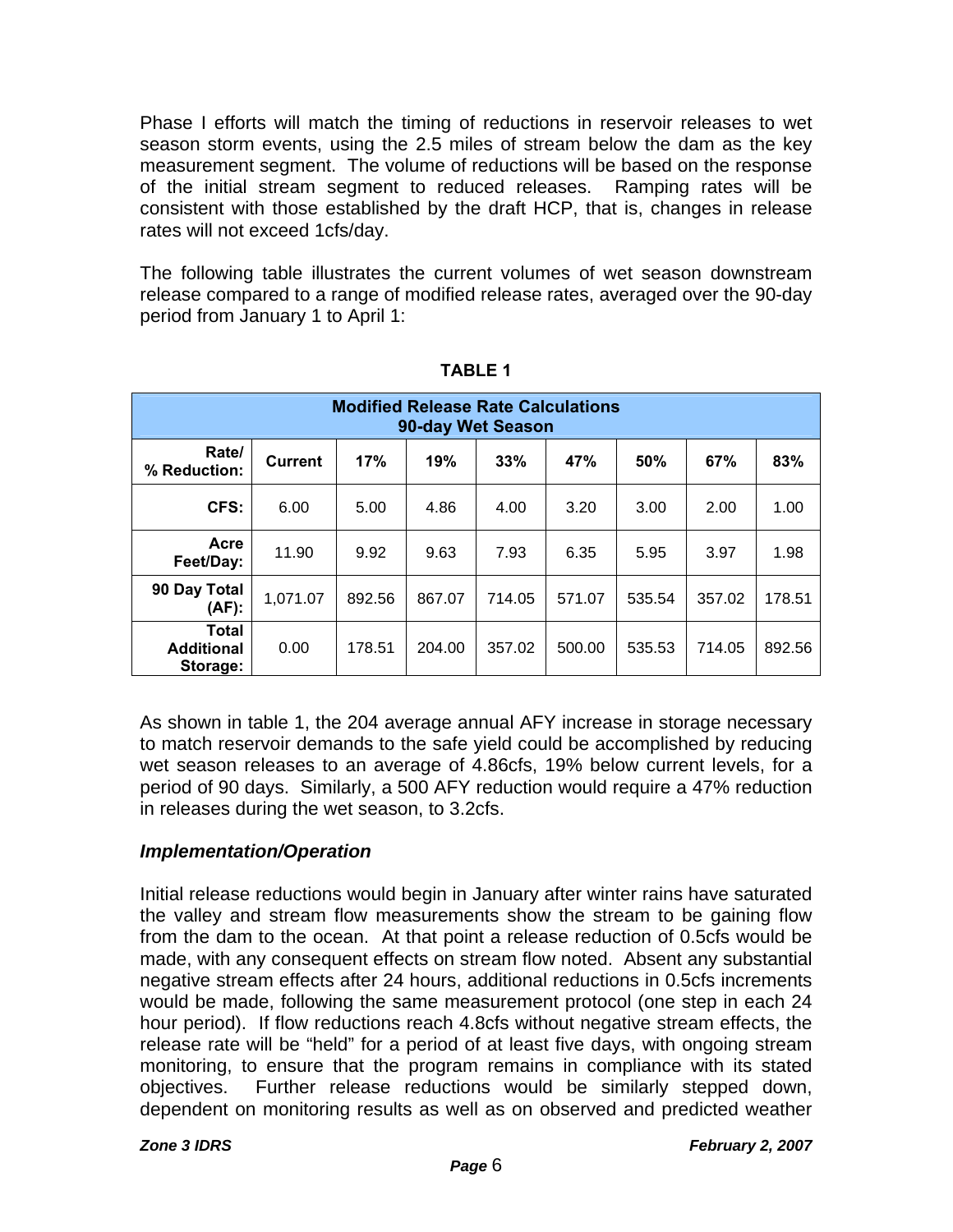patterns. It is not anticipated that release rates would fall below 3cfs in the first winter period, regardless of monitoring results. For comparison purposes, Exhibit 1 illustrates the IDRS release rates together with the current and HCP proposed rates.

Baring unusual weather patterns, at the end of the wet season (April 1) release rates would be stepped up in 1cfs/day increments to 6cfs. Analysis of data would continue through the summer season and necessary adjustments to the next winter's release rates would be made. Also, based on the results of the monitoring, decisions regarding the potential for spring/fall reductions consistent with the HCP preferred alternative would be made.

# **V. Low Reservoir Response Plan**

This Low Reservoir Response Plan (LRRP) describes a set of actions that would be taken if the total volume of storage in the Lopez Reservoir were to fall below 20,000AF, as measured on April 1<sup>st</sup> of any given year. Because of the number of variables that could precipitate a low reservoir level, this LRRP does not establish specific release rates that would be adopted in the event of a low reservoir condition, rather, this LRRP provides a methodology that would be used to develop an appropriate release rate. Exhibit 2 is a flowchart that illustrates the implementation of the LRRP.

Since its construction in the late 1960's the most significant consecutive years of low reservoir inflow was in the 1987-1992 period (See Exhibit 3, Historical Lopez Reservoir Storage). Six consecutive below average inflow years reduced the reservoir storage to 16,500 acre-feet (measured on September 30), which is about 30 percent of the total storage capacity. During that same period, the annual average deliveries to municipal use was 5,426AFY, an average of 896 AFY above contract amounts, for a nine year total of 32,555 AF. Also during that same period, downstream releases were an average of 2,871 AFY, 1,473 AFY below current release levels, for a nine year total of 17,227 AF (Table 2).

When current municipal contract amounts (4530 AFY) and current downstream release amounts were "plugged in" to the data developed from 1987 to 1992, the results indicate that reservoir levels would have been higher than historic levels, and would have never fallen below 20,000 AF (Table 3). This analysis indicates that the potential to experience a critically low reservoir is low; never-the-less, given the importance of the reservoir to meeting environmental, agricultural, and municipal needs, it is considered appropriate to adopt a plan of action to respond to low reservoir levels.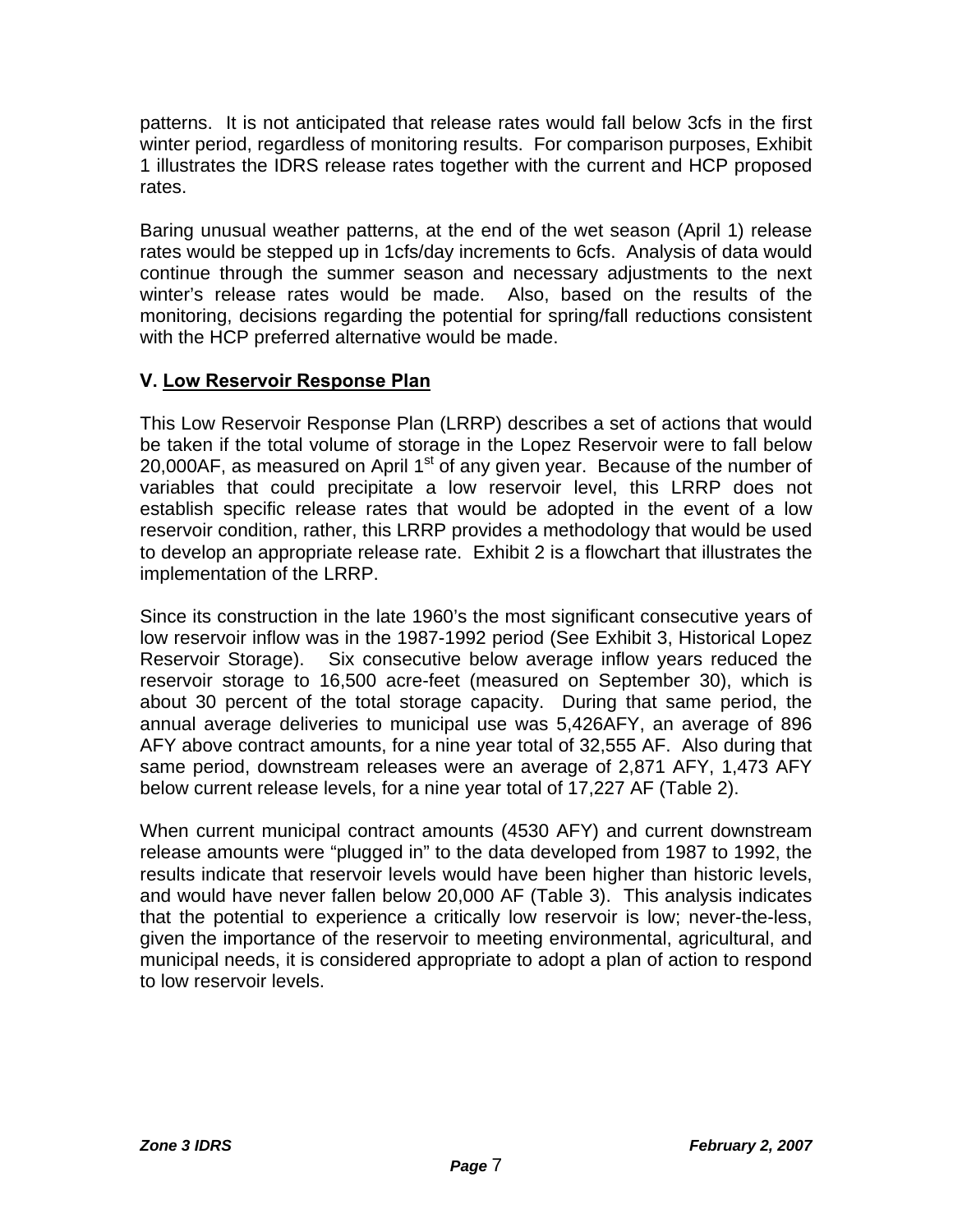| . .<br>u |  |  |
|----------|--|--|
|          |  |  |

| <b>Recorded Reservoir Data, 1987-1992</b> |               |       |          |                  |                |                          |                                |
|-------------------------------------------|---------------|-------|----------|------------------|----------------|--------------------------|--------------------------------|
| Year                                      | <b>Inflow</b> | Evap. | Rainfall | <b>Municipal</b> | <b>Release</b> | Change<br><b>Storage</b> | <b>Total</b><br><b>Storage</b> |
| 1987                                      | 4965          | 2664  | 911      | 5544             | 2517           | $-4849$                  | 48463                          |
| 1988                                      | 3779          | 2994  | 845      | 5265             | 2514           | $-6149$                  | 37465                          |
| 1989                                      | 4176          | 2959  | 1057     | 6065             | 2812           | $-6603$                  | 30860                          |
| 1990                                      | 3155          | 2533  | 478      | 5863             | 3673           | $-8436$                  | 22425                          |
| 1991                                      | 6290          | 2016  | 798      | 4934             | 2761           | $-2623$                  | 19802                          |
| 1992                                      | 6577          | 1846  | 823      | 4884             | 2950           | $-2280$                  | 17521                          |

#### **TABLE 3**

| <b>Estimated Reservoir Data, 1987-1992, Using Current Release Rates</b> |               |       |          |                  |                |                          |                         |
|-------------------------------------------------------------------------|---------------|-------|----------|------------------|----------------|--------------------------|-------------------------|
| Year                                                                    | <b>Inflow</b> | Evap. | Rainfall | <b>Municipal</b> | <b>Release</b> | Change<br><b>Storage</b> | Total<br><b>Storage</b> |
|                                                                         | 4965          | 2664  | 911      | 4530             | 4404           | $-4880$                  | 48463                   |
| $\overline{2}$                                                          | 3779          | 2994  | 845      | 4530             | 4404           | $-6000$                  | 42463                   |
| 3                                                                       | 4176          | 2959  | 1057     | 4530             | 4404           | $-5815$                  | 36648                   |
| 4                                                                       | 3155          | 2533  | 478      | 4530             | 4404           | $-6257$                  | 30391                   |
| 5                                                                       | 6290          | 2016  | 798      | 4530             | 4404           | $-3442$                  | 26949                   |
| 6                                                                       | 6577          | 1846  | 823      | 4530             | 4404           | $-3180$                  | 23769                   |

20,000 AF was selected as the appropriate level to implement the LRRP because, at current release and municipal delivery rates, it provides a two year cushion above minimum pool, assuming worst case recorded rainfall and inflow (as experienced in the 1990 water year). Table 4 illustrates the "worst case" scenario, resetting the reservoir level at 20,000 AF and using the 1990 data and current municipal and downstream releases.

| ◡<br>$\sim$ |
|-------------|
|-------------|

|      | Worst Case Reservoir Drawdown |       |          |                  |                |                          |                         |
|------|-------------------------------|-------|----------|------------------|----------------|--------------------------|-------------------------|
| Year | <b>Inflow</b>                 | Evap. | Rainfall | <b>Municipal</b> | <b>Release</b> | Change<br><b>Storage</b> | Total<br><b>Storage</b> |
| 0    |                               |       |          |                  |                | 20000                    |                         |
|      | 3155                          | 2533  | 478      | 4530             | 4404           | $-6257$                  | 13743                   |
| 2    | 3155                          | 2533  | 478      | 4530             | 4404           | $-6257$                  | 7486                    |
| 3    | 3155                          | 2533  | 478      | 4530             | 4404           | $-6257$                  | 1229                    |

Note that minimum pool (4,000AF) is reached sometime after year 2, assuming no change in release and municipal delivery rates. Table 5 shows the results of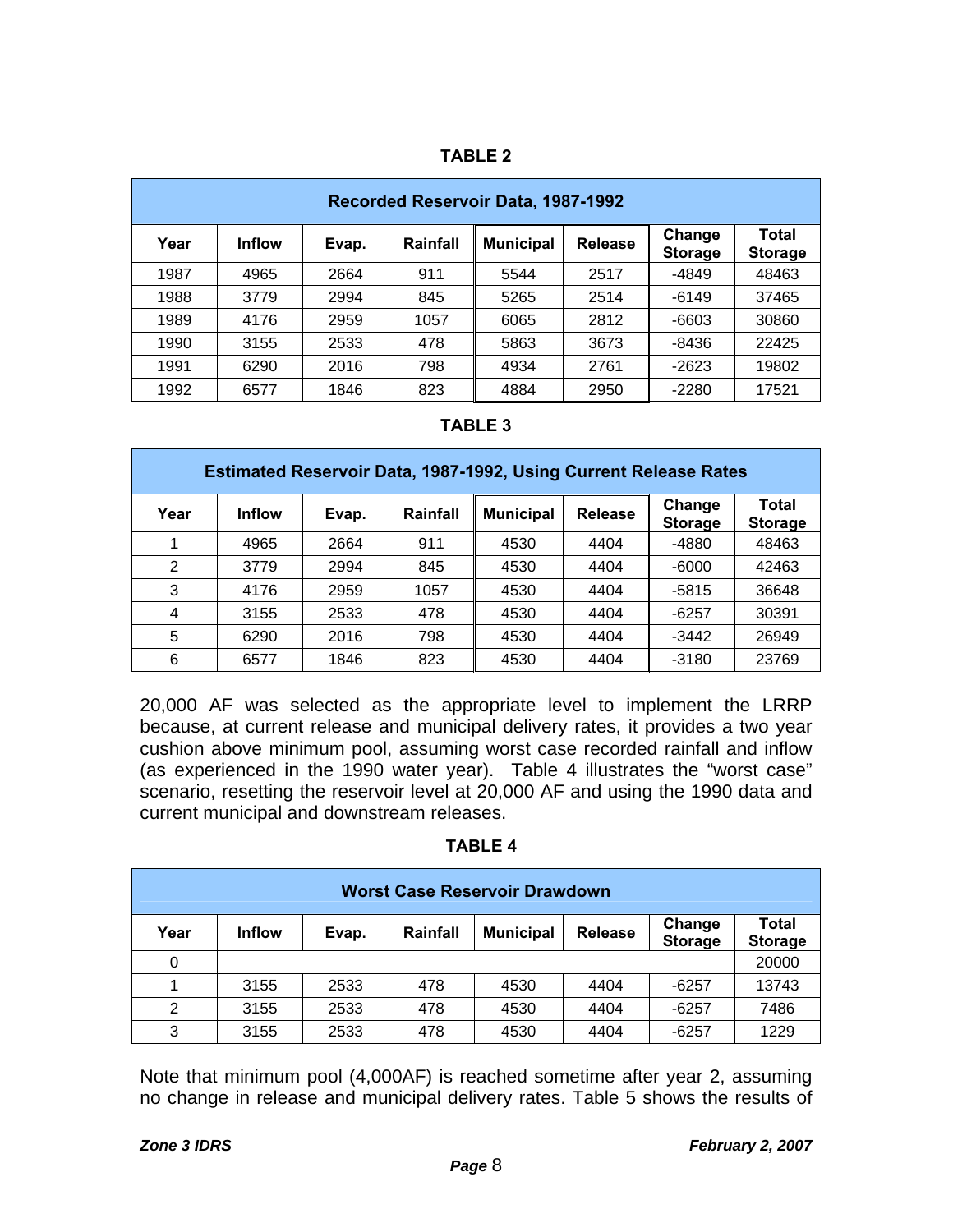<span id="page-9-0"></span>reducing municipal deliveries by 10%, reducing habitat releases by 500AFY, and eliminating agricultural supplements above habitat releases:

#### **TABLE 5**

|      | <b>Sample Modified Reservoir Drawdown Scenario</b>                                                 |       |          |                  |                |                          |                         |  |
|------|----------------------------------------------------------------------------------------------------|-------|----------|------------------|----------------|--------------------------|-------------------------|--|
|      | Municipal10% Reduction, Habitat 500AFY Reduction, No Agricultural Supplement Above Habitat Release |       |          |                  |                |                          |                         |  |
| Year | <b>Inflow</b>                                                                                      | Evap. | Rainfall | <b>Municipal</b> | <b>Release</b> | Change<br><b>Storage</b> | Total<br><b>Storage</b> |  |
| 0    |                                                                                                    |       |          |                  |                |                          | 20000                   |  |
|      | 3155                                                                                               | 2533  | 478      | 4077             | 3844           | -5244                    | 14756                   |  |
| 2    | 3155                                                                                               | 2533  | 478      | 4077             | 3844           | -5244                    | 9512                    |  |
| 3    | 3155                                                                                               | 2533  | 478      | 4077             | 3844           | $-5244$                  | 4268                    |  |

In the example shown in Table 5, minimum pool is reached after year 3. Using data collected since the construction of the reservoir, decisions about potential changes in release and municipal delivery rates when (and if) the reservoir falls to 20,000 AF on April 1 would be made using the methodology shown in Tables 4 and 5, following the steps shown in Exhibit 2. As shown in Exhibit 2, modifications to release rates and municipal deliveries would be made in concert with actions by each of the Zone 3 contractors to employ conservation steps and access alternative supplies, as detailed in each agency's Urban Water Management Plan.

#### **VI. Monitoring**

The ability to accurately monitor the stream flow response in Arroyo Grande Creek to increases and decreases in release rates at Lopez Dam during different climate and weather conditions is critical to the success of the IDRS. Current monitoring efforts consist of stream gages on Arroyo Grande Creek at Arroyo Grande (the Arroyo Grande gage) and at the Cecchetti Road crossing of Arroyo Grande Creek (the Cecchetti gage), along with the release rate flow monitors at the dam outlet works.

Modifications of the current stream monitoring system consist of:

- The addition of automated<sup>[1](#page-9-0)</sup> stream gages on Arroyo Grande Creek at the Rodriguez Bridge (the first road crossing of the creek below Lopez dam) and at 22<sup>nd</sup> Street in Oceano (the last road crossing of the creek before it discharges into the ocean).
- Automation of the existing gages at Arroyo Grande and Cecchetti Road.

 $\overline{a}$ 

 $1$  "Automated" means that the information can be read remotely in real time, readings are taken and reported at not less than 1 hour intervals, and all information is electronically recorded and retrievable.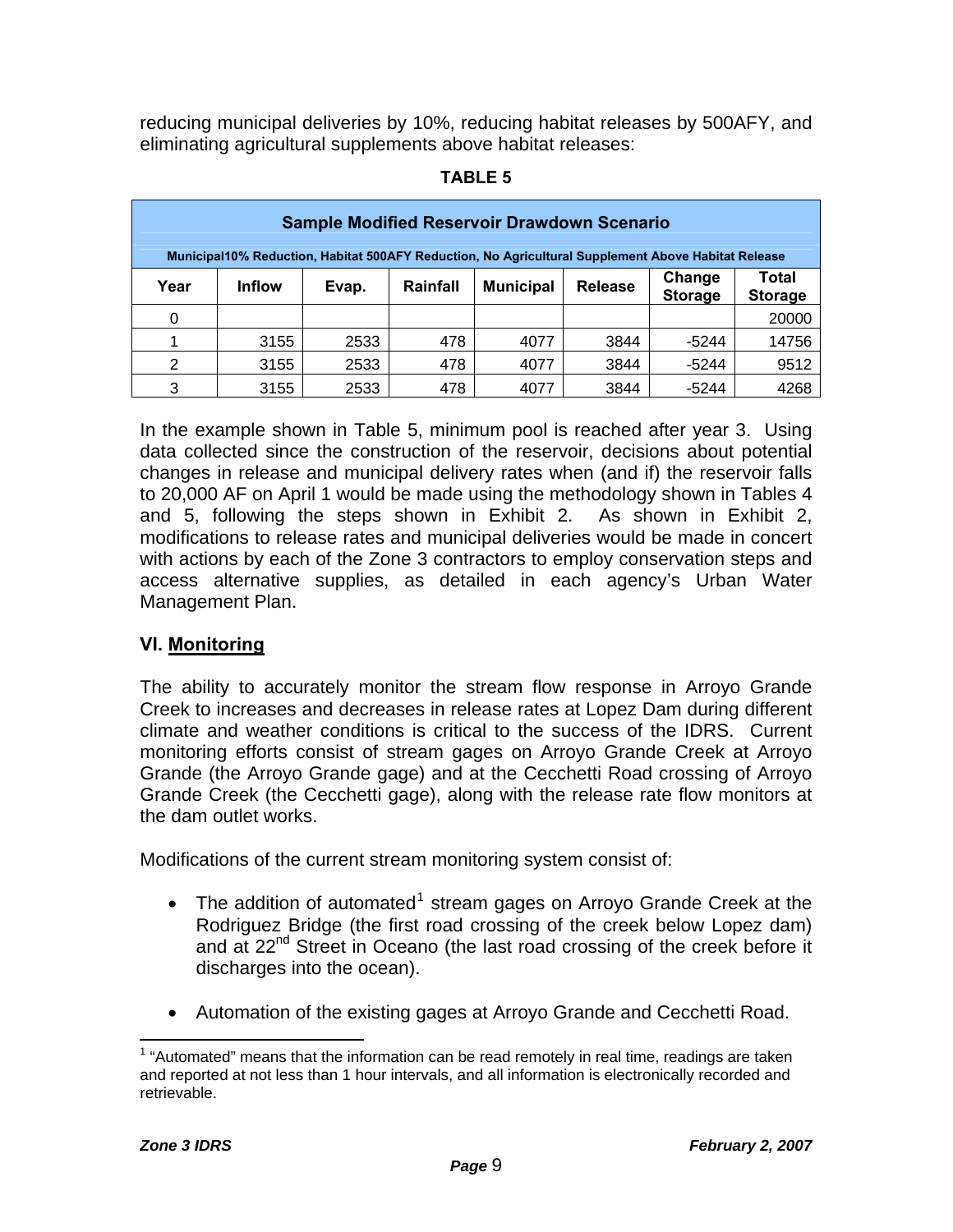• Additional automation of release rate information at the dam outlet works.

Modifications to existing gages and the installation of the new gage at Rodriquez Bridge are programmed for the summer/fall of 2006, with installation of the new gage at 22<sup>nd</sup> Street scheduled for the summer of 2007, as shown in Table 6 below. The installation of remote reading capability at the dam outlet works is dependent on technical and cost considerations (which are as yet unknown), given that this information is already be remotely read and recorded at the treatment plant.

|                 | <b>Stream Monitoring Program Improvements Priority &amp; Cost Estimate March 2006</b> |                     |                             |                                   |                        |  |  |
|-----------------|---------------------------------------------------------------------------------------|---------------------|-----------------------------|-----------------------------------|------------------------|--|--|
| <b>Priority</b> | <b>Gage Name</b><br><b>Proposed Changes</b>                                           | <b>Item</b><br>Cost | <b>Site</b><br><b>Costs</b> | <b>Cumulative</b><br><b>Costs</b> | Annual<br><b>Costs</b> |  |  |
| 1               | Modify Arroyo Grande Gage                                                             |                     |                             |                                   |                        |  |  |
|                 | Add alert multi-module                                                                | 2,211               |                             |                                   |                        |  |  |
|                 | Installation costs                                                                    | 1,000               | 3,211                       | 3,211                             |                        |  |  |
| 2               | <b>Modify Cecchetti Gage</b>                                                          |                     |                             |                                   |                        |  |  |
|                 | Change to H-350XL Data                                                                |                     |                             |                                   |                        |  |  |
|                 | Collector                                                                             | 2,350               |                             |                                   |                        |  |  |
|                 | H-264 Alert Serial Interface                                                          | 1,105               |                             |                                   |                        |  |  |
|                 | Installation costs                                                                    | 1,000               | 4,455                       | 7,666                             |                        |  |  |
| 3               | New Gage at Rodriquez Bridge                                                          |                     |                             |                                   |                        |  |  |
|                 | H-3611 Radar Gage Equipment                                                           | 3,260               |                             |                                   |                        |  |  |
|                 | Sensor Housing                                                                        | 350                 |                             |                                   |                        |  |  |
|                 | H-500XL data logger                                                                   | 1,395               |                             |                                   |                        |  |  |
|                 | H-264 Alert Transmitter                                                               | 1,105               |                             |                                   |                        |  |  |
|                 | 10-watt solar panel                                                                   | 350                 |                             |                                   |                        |  |  |
|                 | Model 7154-2 Antenna                                                                  | 140                 |                             |                                   |                        |  |  |
|                 | Model 720 Lightening Protect                                                          |                     |                             |                                   |                        |  |  |
|                 | Device                                                                                | 95                  |                             |                                   | Year 1:                |  |  |
|                 | Installation costs                                                                    | 5,000               | 11,695                      | 19,361                            | 19,361                 |  |  |
| $\overline{4}$  | New Gage at 22nd Street Bridge                                                        |                     |                             |                                   |                        |  |  |
|                 | H-3611 Radar Gage Equipment                                                           | 3,260               |                             |                                   |                        |  |  |
|                 | Sensor Housing                                                                        | 350                 |                             |                                   |                        |  |  |
|                 | H-500XL data logger<br>H-264 Alert Transmitter                                        | 1,395               |                             |                                   |                        |  |  |
|                 | 10-watt solar panel                                                                   | 1,105<br>350        |                             |                                   |                        |  |  |
|                 | Model 7154-2 Antenna                                                                  | 140                 |                             |                                   |                        |  |  |
|                 | Model 720 Lightening Protect                                                          |                     |                             |                                   |                        |  |  |
|                 | Device                                                                                | 95                  |                             |                                   | Year 2:                |  |  |
|                 | Installation costs                                                                    | 5,000               | 11,695                      | 31,056                            | 11,695                 |  |  |
| $\overline{5}$  | Transmit Discharge Rate to SLO                                                        |                     |                             |                                   | Year 3:                |  |  |
|                 |                                                                                       | 1,000               |                             |                                   | 1,000                  |  |  |
|                 |                                                                                       | <b>TOTAL</b>        | <b>COSTS:</b>               | \$32,056.00                       |                        |  |  |

#### **TABLE 6**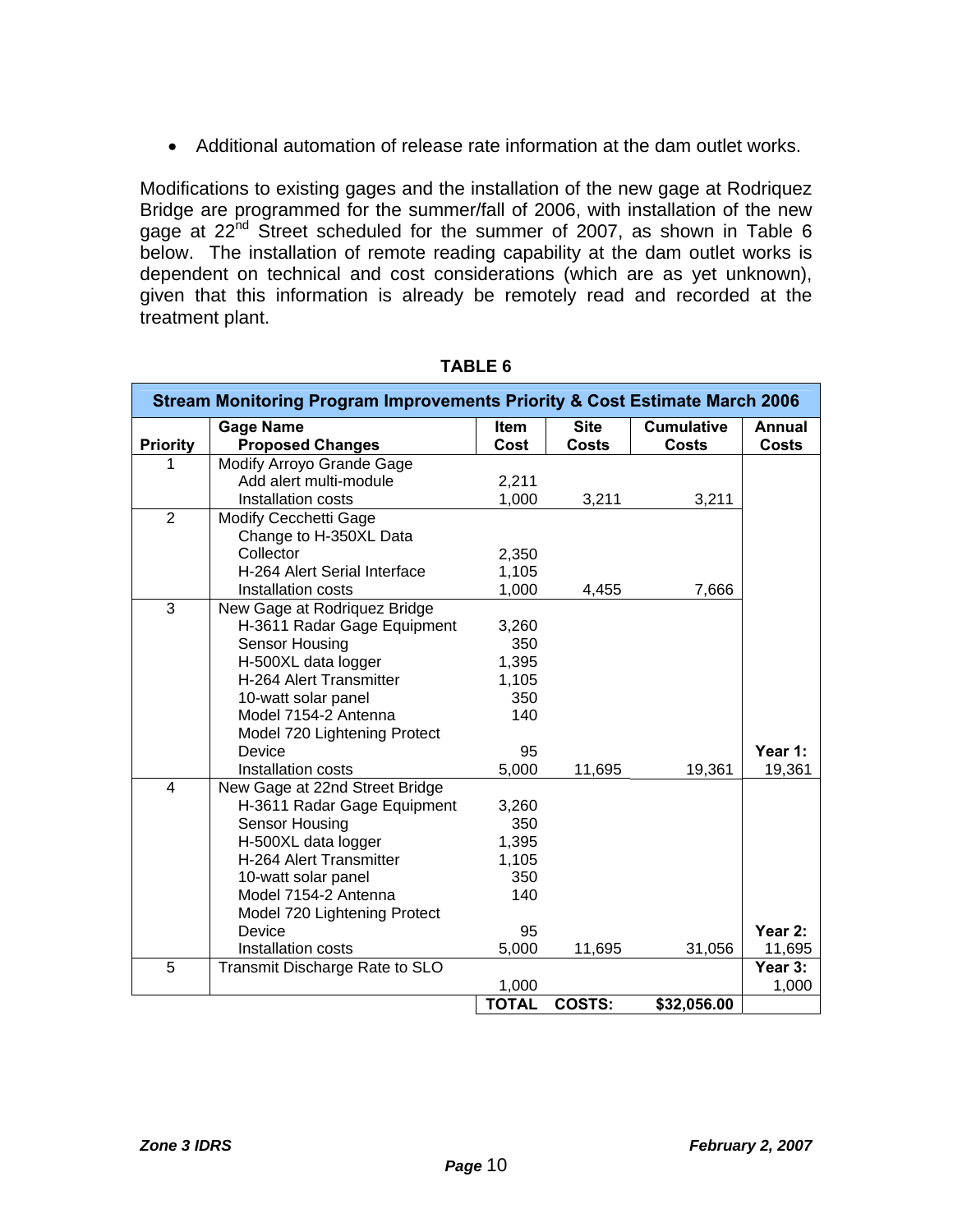Automation of all gages, that is,

- 1. Installing equipment to provide that the information can be read remotely in real time
- 2. Readings are taken and reported at not less than 1 hour intervals, and
- 3. All information is electronically recorded and retrievable,

will ensure that changes in stream flow will be noted as they occur and that the results of changes in release rates can be analyzed and correlated in order to guide subsequent decision making.

Additionally, at least during the first season of implementation of the IDRS, visual monitoring points (including staff gages) will be established at the following locations:

- The "gravel pits" just below the dam (Arroyo Grande Creek)
- Biddle Park (Arroyo Grande Creek)
- Mill Road Bridge (Tar Springs Creek)
- Fair Oaks Avenue (Arroyo Grande Creek)
- Valley Road (Los Berros Creek)
- $22^{nd}$  Street (Arroyo Grande Creek year 1)

Visual observations will be recorded within 8 hours after changes in release rates are made, with subsequent observations made at 24 and 48 hour intervals after each "set point" is reached. Additional visual observations would be made dependent on weather conditions.

The system of stream gages and visual monitoring locations has been developed in order to provide a complete picture of the response of Arroyo Grande Creek, as follows:

- 1. *Gravel Pits* The visual monitoring point at the gravel pits will show flow levels in the initial reach of Arroyo Grande Creek, and ensure that strandings or trapping of fish in the gravel pits does not occur.
- 2. *Rodriquez Bridge* The new gage at the Rodriquez Bridge will reflect flow conditions in the reach of the Creek extending downstream to the Talley Bridge (per the Permeability Study).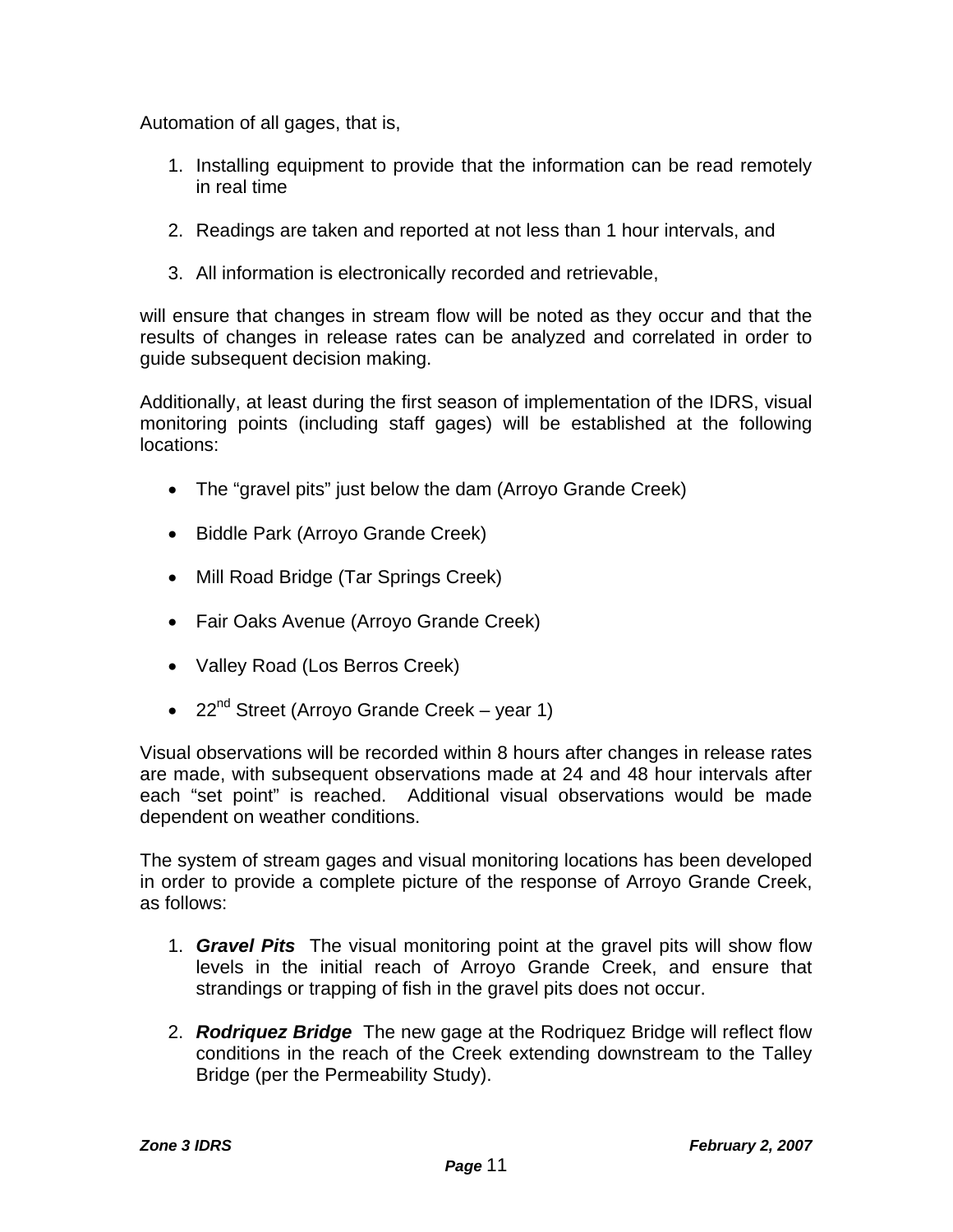- 3. *Biddle Park* The visual monitoring point at Biddle Park will verify the findings of the permeability study relative to the Rodriquez-Talley reach of Arroyo Grande Creek.
- 4. *Cecchetti Road* The existing gage at Cecchetti Road will show the condition of the creek at a point where it has already had substantial interaction with the streamside aquifer, providing inflow information for the reach above the gage.
- 5. *Mill Road Bridge* The visual monitoring point on Tar Springs Creek at the Mill Road Bridge will provide inflow information from tar Springs Creek.
- 6. *Arroyo Grande* The existing gage at Arroyo Grande will provide combined flow information for Arroyo Grande Creek , Tar Springs Creek, and the streamside aquifers above the City. It will also allow correlation of flow information with historical measurements at this location.
- 7. *Fair Oaks Avenue* The visual monitoring point at the Fair Oaks Avenue bridge will provide information about urban flows out of the City of Arroyo Grande plus show flows entering the flood control channel reach.
- *8. Valley Road* The visual monitoring point at the Valley Road bridge will provide information about flows in Los Berros Creek before they enter Arroyo Grande Creek.
- 9. *22nd Street* A visual monitoring point in the first year with a gage installed in year two, flow monitoring at 22<sup>nd</sup> Street will provide information about the total discharge of Arroyo Grande Creek (Flow over the bar also includes contributions from Meadow Creek and the historic Los Berros Channel. Visual monitoring points may be added at these locations if conditions warrant.

All information gathered from gages and visual monitoring will be correlated in a single database, which will be made available to agencies and the public upon request.

# **VII. In-Stream Improvements**

In-stream improvements conducted under this IDRS will be focused solely on improving fish passage past various partial barriers that currently exist in Arroyo Grande Creek. General habitat improvements as described in the HCP will be deferred until the HCP is approved. Because the goals of this IDRS include both an increase in storage in the reservoir and no impacts to steelhead, passage improvements that allow steelhead and other species to move naturally up and down the stream under lower stream flow conditions will be prioritized and implemented as budgets and regulatory requirements allow. The following list of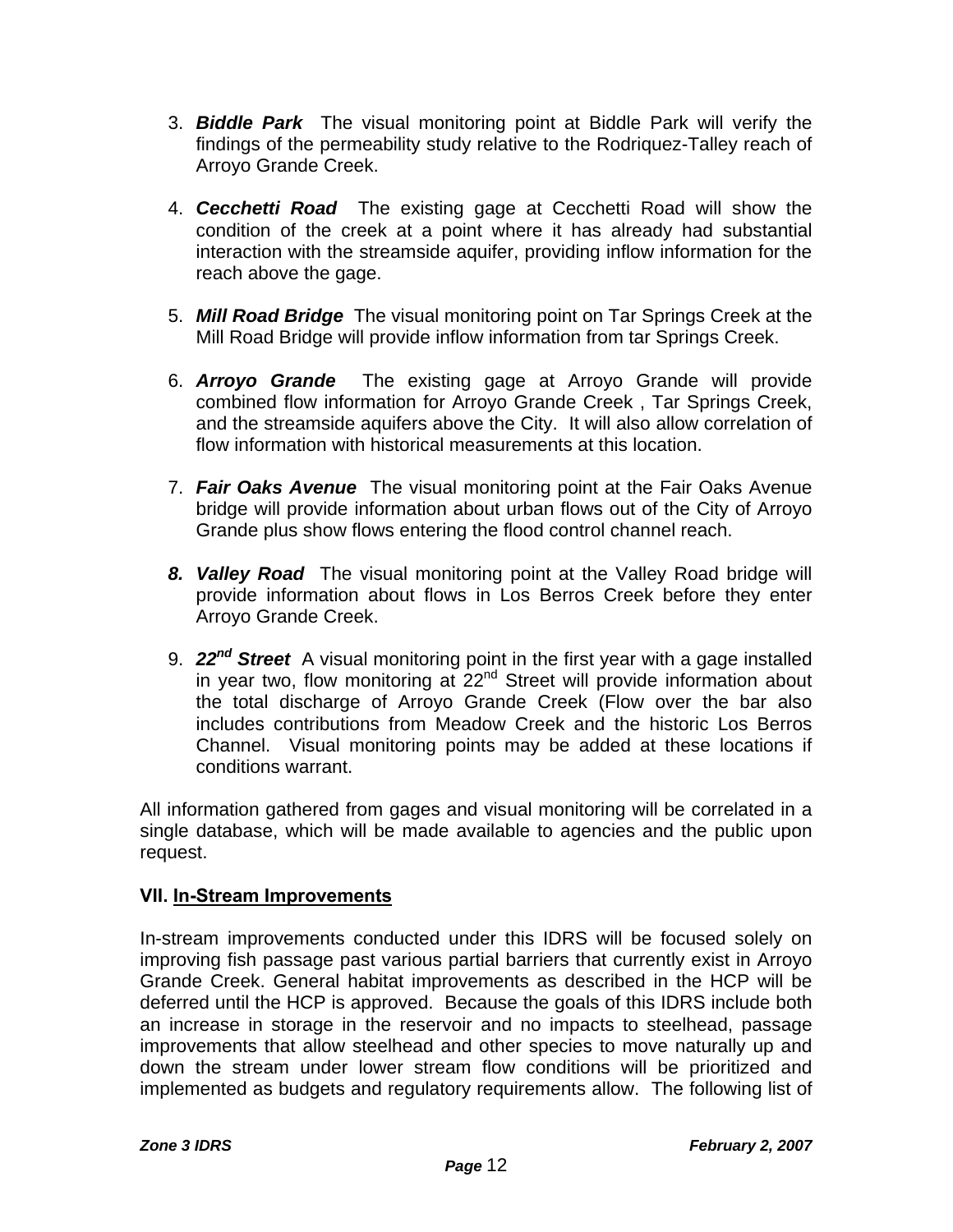known barriers (From the Arroyo Grande Creek Watershed Management Plan, March 2005, CA Dept of Fish and Game & Central Coast Salmon Enhancement) will be the basis for the prioritization and implementation of improvements. This list is presented in no particular prioritization order:

- 1. *Two Concrete Dams* Identified in the Stream Inventory Report by the CCC. The dams seem to be nonfunctional as the creek flow has undermined the dams. A structure was identified in a 1972 Stream Survey from CDFG, which had the location at about ¼ mile downstream of the Fair Oaks Crossing. The CCC survey had placed the location of this structure at mile 2.88 from the confluence with the ocean and just over ½ mile downstream of the Fair Oaks Crossing.
- 2. *Arroyo Grande Stream Gage* Identified in numerous reports as probably the most significant barrier downstream of Lopez Dam in the watershed. It is identified in the California Fish Passage Assessment Database as I.D.# 8409. During the CCC stream survey, the structure was measured to be 34.2' wide x 17.5' thick x 4.7' high. It is located at stream mile 4.98 from the confluence with the ocean. There is a low-flow notch in the structure but it may add to the intensity of the barriers by not only being a height barrier but also a velocity barrier. This structure poses a complete barrier for juvenile steelhead as they have been seen jumping at the base of the structure. Adults should be able to pass the structure during migration periods, when there is more water coming over the spillway and backflooding of the pool downstream of the gage. The pool below the gage is over 5 feet deep and will aid in the migratory effort to pass the gage.
- 3. *Rip-Rap Dam* Identified in the Stream Inventory Report by the CCC. This dam is located about 2000 feet upstream of the stream gage at mile 5.35 from the confluence with the ocean. The structure is 14' wide x 2' thick x 1' high.
- 4. *Concrete Dam* Identified in the Stream Inventory Report by the CCC. This dam is located at stream mile 5.82 from the confluence. The structure is 23' wide x 4' thick x 4.5' high. There is no low flow notch so the water sheets across the top. There is a significant plunge pool below the dam but unless there is enough flow, negotiating the sheet flow could limit fish. It is a barrier to juveniles migrating upstream.
- 5. *Cecchetti Road Culvert* This crossing is identified in numerous reports. It is identified in the California Fish Passage Assessment Database as I.D.# 142. The structure was designed as an Arizona type crossing with a 5-foot Corrugated Metal Pipe (CMP) culvert. It is designed to overtop the crossing during high flows and has swept cars into the creek. This structure might pose a velocity barrier during heightened flows and passage might be an issue on the upstream side where sediment has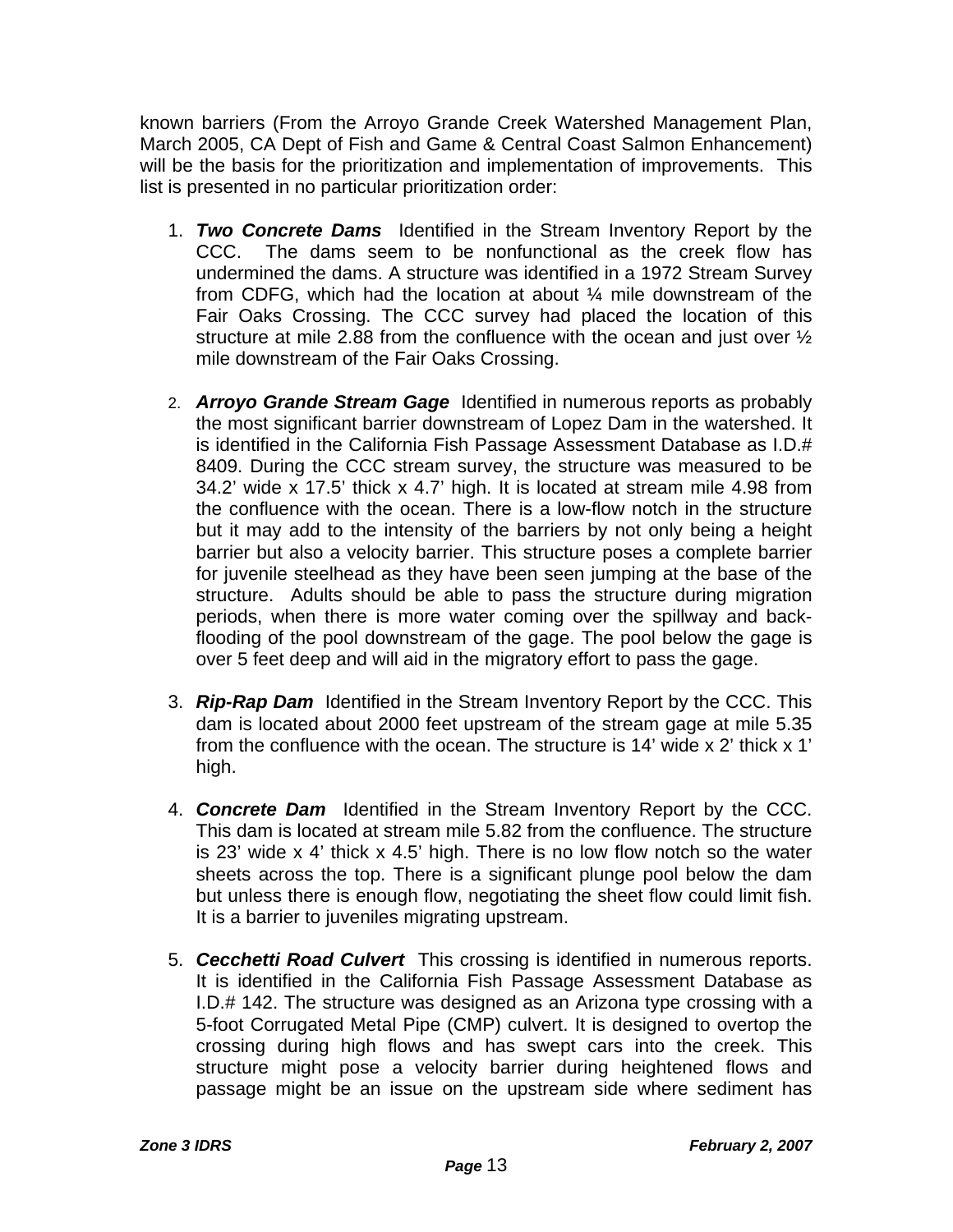been deposited. A thin steep channel is cut as the creek approaches the culvert.

- 6. *"S" Rip-Rap Dam* Identified in the Stream Inventory Report by the CCC. The dam is located at stream mile 9.31 from the confluence with the ocean. The structure is a dam shaped in a form of an "S". It is 17' wide x 13' thick x 1' high.
- 7. *Abandoned Dam/Diversion Footings* Identified in numerous reports and also identified in the California Fish Passage Assessment Database as I.D.# 141 and located at stream mile 11.22 from the confluence with the ocean. This structure appears to be an old flash-board dam footing. Wood slats could be placed spanning the channel to impound water for irrigation or municipal use. The structure has not been used in many years and is one structure with three steps. The flow over the structure is sheet in form and does not allow for a plunge or scour pool to form. The structure is 48' wide x 10' thick x 2.2' high with two tiers. The middle section is filled with gravel and this structure is a very important grade control structure now. Modification rather than removal might be the best option to aid in fish passage for both adults and juveniles.
- 8. *Concrete Grade Control Weir* Identified by CCSE staff, this structure is located at a water-monitoring site and is located at stream mile 13.29, the Rodriguez Road crossing. It may be a partial barrier to juvenile fish but there is good flow since it is in proximity to Lopez Dam. There is a deep plunge pool, so with good acceleration, passage could be achieved. There is some sheet flow across the structure but it is semi-concentrated over half the structure. The structure is 20' wide x 5' thick x 2' high. Removal for uninterrupted passage is not an option as it encases the primary water supply line from Lopez Dam.

# **VIII. Costs**

Funding for new gage installation, stream monitoring, and data management and analysis will be provided by Zone 3. The capital costs of the modification of existing gages and installation of two new gages is projected to cost \$19,361 in year 1, \$11,695 in year two and \$1,000 in year 3, as shown in Table 6. Operation of the dam (i.e., manipulating flows) is contained within existing operational costs. Monitoring costs, consisting of reading remotely transmitted data, visiting visual observation points, and recording data and observations is expected to range between \$10,000 - \$15,000 for the 90-day period between January 1 and April 1. Costs related to passage barrier removal projects are estimated at \$25,000 annually, beginning in year 3. Assuming the IDRS increased storage by between 100 and 500 acre feet each year, long-term acre foot costs range from a high of \$410 to a low of \$72, as shown in Table 7 (Exhibit 4 provides additional cost calculations]. Note that without implementing passage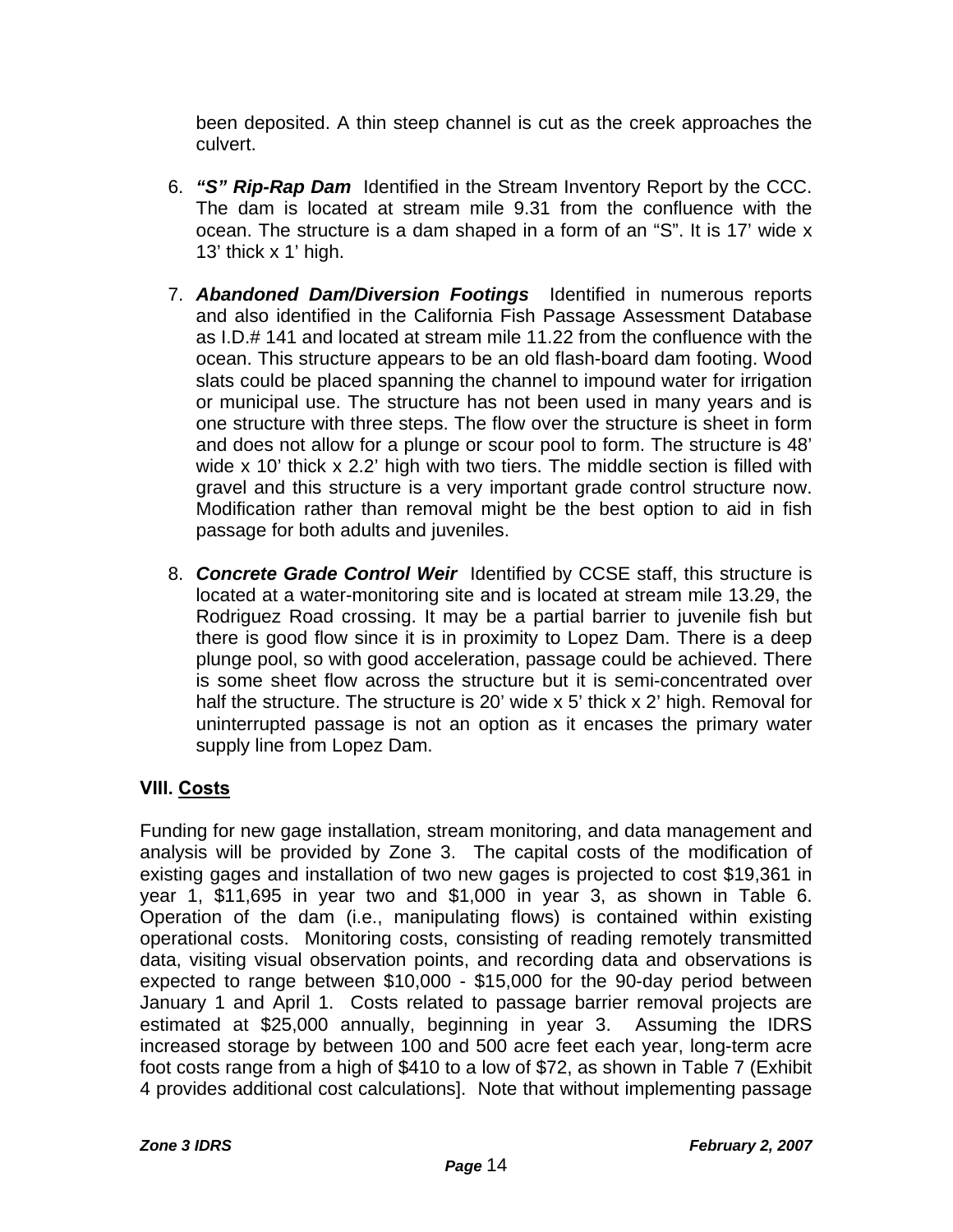barrier removal projects annual long-term costs drop to between \$22 and \$160 per acre foot annually. These costs do not include staff costs related to developing the IDRS, reporting to Zone 3, or reporting the results of IDRS monitoring to resources agencies (if required). These additional costs are accounted for in the HCP budget.

| Per Acre Foot Cost Comparisons (With Ranges, 2006 Dollars)) |               |               |               |  |  |  |
|-------------------------------------------------------------|---------------|---------------|---------------|--|--|--|
|                                                             | Year 1        | Year 2        | Year $3 - -$  |  |  |  |
| Passage Barrier Removal Cost                                |               |               | 25,000        |  |  |  |
| <b>Monitoring Effort Capital Cost</b>                       | 19,361        | 11,695        | 1,000         |  |  |  |
| Operational (Low)                                           | 10,000        | 10,000        | 10,000        |  |  |  |
| Operational (High)                                          | 15,000        | 15,000        | 15,000        |  |  |  |
| Additional Storage - Range                                  | 100 - 500 AFY | 100 - 500 AFY | 100 - 500 AFY |  |  |  |
| Cost/Acre Foot - Range                                      | $$59 - $344$  | $$44 - $267$  | $$72 - $410$  |  |  |  |
| Cost/Acre Foot - W/O Barrier<br>Removal                     |               |               | $$22 - $160$  |  |  |  |

**TABLE 7**

# **IX. Schedule**

Table 8 identifies the key IDRS milestones. The overall goal is to have all actions necessary to implement the IDRS in time to take advantage of the 2007 wet season (January – March).

| $\sim$<br>u |  |
|-------------|--|
|             |  |

| <b>IDRS KEY MILESTONES</b>                   |                |  |  |  |
|----------------------------------------------|----------------|--|--|--|
| <b>Milestone</b>                             | <b>Date</b>    |  |  |  |
| TAC Approves IDRS:                           | May 2006       |  |  |  |
| <b>Advisory Committee Approves IDRS:</b>     | May 2006       |  |  |  |
| Zone 3 Agencies Approve Contract Amendments: | September 2006 |  |  |  |
| Board of Supervisors Approves IDRS:          | September 2006 |  |  |  |
| Year 1 Gage Work Completed:                  | November 2006  |  |  |  |
| Year 1 IDRS Implementation:                  | January 2007   |  |  |  |
| Year 2 Gage Work Completed:                  | September 2007 |  |  |  |
| Year 2 IDRS Implementation:                  | January 2008   |  |  |  |

# **X. Environmental Requirements**

Actions and projects that have the potential to impact sensitive wildlife species or that effect waterways in California may require approvals from several different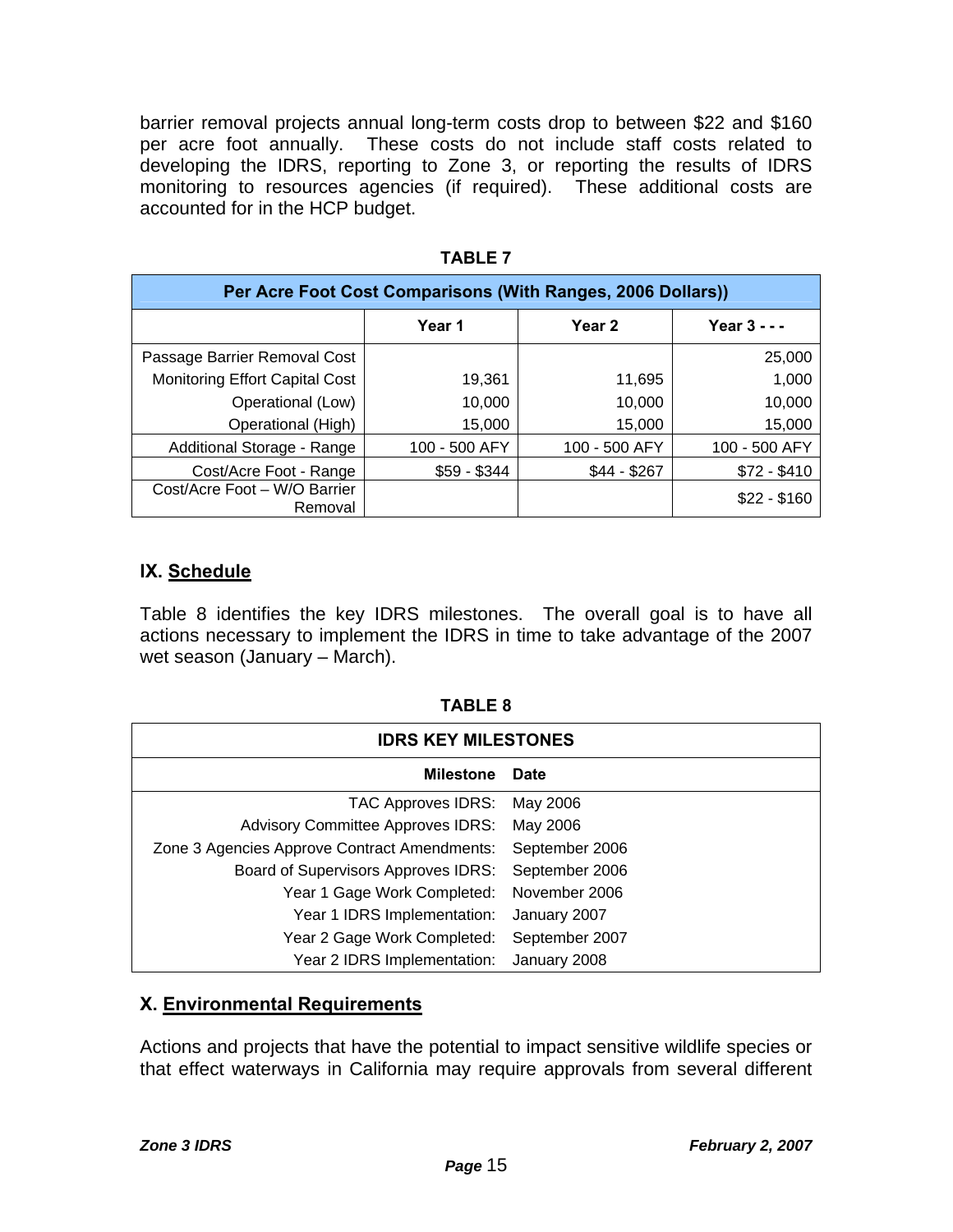<span id="page-16-0"></span>regulatory agencies pursuant to several different State and Federal environmental statutes, as described below.

### *CEQA*

In general, the California Environmental Quality Act (CEQA) applies to all discretionary actions taken by a public agency. However, the State CEQA Guidelines, section 15261 provides an exemption for ongoing projects as follows:

(a) If a project being carried out by a public agency was approved prior to November 23, 1970, the project shall be exempt from CEQA unless either of the following conditions exists:

(1) A substantial portion of public funds allocated for the project have not been spent, and it is still feasible to modify the project to mitigate potentially adverse environmental effects, or to choose feasible alternatives to the project, including the alternative of 'no project' or halting the project ....

(2) A public agency proposes to modify the project in such a way that the project might have a new significant effect on the environment.

Based on the California Appellate Court's decision regarding the operation of dams in similar situations, implementation of the IDRS qualifies as a "normal, intrinsic part of the ongoing operation of the reservoir project which does not constitute any modification thereof."<sup>[2](#page-16-0)</sup> Consequently, it is exempt from environmental review under CEQA as described in section 15261.

#### *Endangered Species Act*

Although the Lopez Project has prepared an HCP and is currently working with the National Marine Fisheries Service and the US Fish and Wildlife Service to perfect that document, no permits to "take"<sup>[3](#page-16-0)</sup>, "harm"<sup>[4](#page-16-0)</sup>, or "harass"<sup>[5](#page-16-0)</sup> any federally

 $\overline{a}$  $2$  Nacimiento Regional Water Management Advisory Com. v. Monterey County Water Resources Agency (1993) 15 Cal.App.4th 200 , 19 Cal.Rptr.2d 1

 $3$  "Take", as defined in the Federal Endangered Species Act means to "harass, harm, pursue, hunt, shoot, wound, kill, trap, capture, or collect, or to attempt to engage in any such conduct."

 $4\degree$  "Harm" is defined in Fish and Wildlife regulations as: "To perform an act that kills or injures wildlife; may include significant habitat modification or degradation when it kills or injures wildlife by significantly impairing essential behavioral patterns including breeding, feeding, or sheltering."

<sup>5</sup> "Harass", as defined in the Federal Endangered Species Act, means "**"**To intentionally or negligently, through act or omission, create the likelihood of injury to wildlife by annoying it to such an extent as to significantly disrupt normal behavior patterns such as breeding, feeding, and sheltering."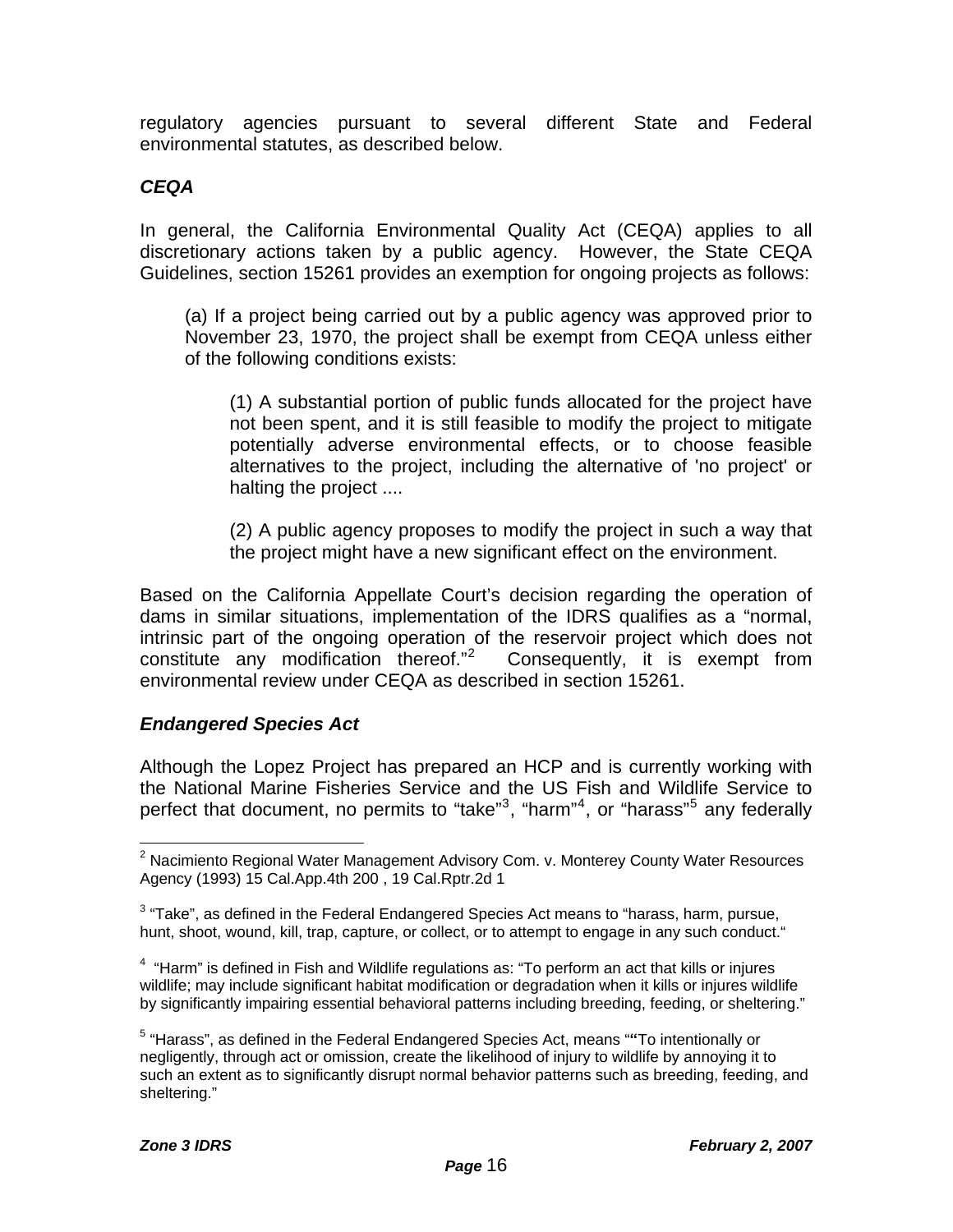listed species have been granted. Further, prior to approval of the HCP, no such authorization can be granted by either federal agency. Therefore, it is incumbent on Zone 3 to ensure that implementation of this IDRS does not result in "take" in any form.

# *California Fish and Game Code*

Implementation of the IDRS does not constitute "substantial modification of a river, stream, or lake"; therefore, authorization from the California Department of Fish and game pursuant to section 1602 of the California Fish and Game Code is not required.

#### *Fish Passage Improvement Projects*

Depending on the details of a particular project, implementation of fish passage improvement projects may require authorization by several state and federal resource agencies, as indicated in Table 9 below:

| <b>Passage Improvement Project Regulatory Requirements</b> |                                             |  |  |  |
|------------------------------------------------------------|---------------------------------------------|--|--|--|
| <b>Regulatory Requirement</b>                              | Agency                                      |  |  |  |
| CA Environmental Quality Act (CEQA)                        | County of San Luis Obispo                   |  |  |  |
| National Environmental Policy Act (NEPA)                   | US Army Corps of Engineers                  |  |  |  |
| Section 404 Clean Water Act                                | US Army Corps of Engineers                  |  |  |  |
| Section 401 Clean Water Act                                | <b>Regional Water Quality Control Board</b> |  |  |  |
| Endangered Species Act (Steelhead)                         | National Marine Fisheries Service           |  |  |  |
| Endangered Species Act (Other Species)                     | US Fish and Wildlife Service                |  |  |  |
| Section 1600 CA Fish and Game Code                         | California Department of Fish and Game      |  |  |  |
| California Coastal Act                                     | County of San Luis Obispo                   |  |  |  |
| California Coastal Act (Original Jurisdiction)             | California Coastal Commission               |  |  |  |

#### **TABLE 9**

Exhibit 5 illustrates the typical regulatory permit process for passage improvement projects.

# **XI. Exhibits**

- 1. Lopez Project: Comparative Release Rates
- 2. LRRP Flowchart
- 3. Historical Lopez Reservoir Storage
- 4. Per Acre Foot Cost Comparisons
- 5. Typical Regulatory Permit Process for Passage Improvement Projects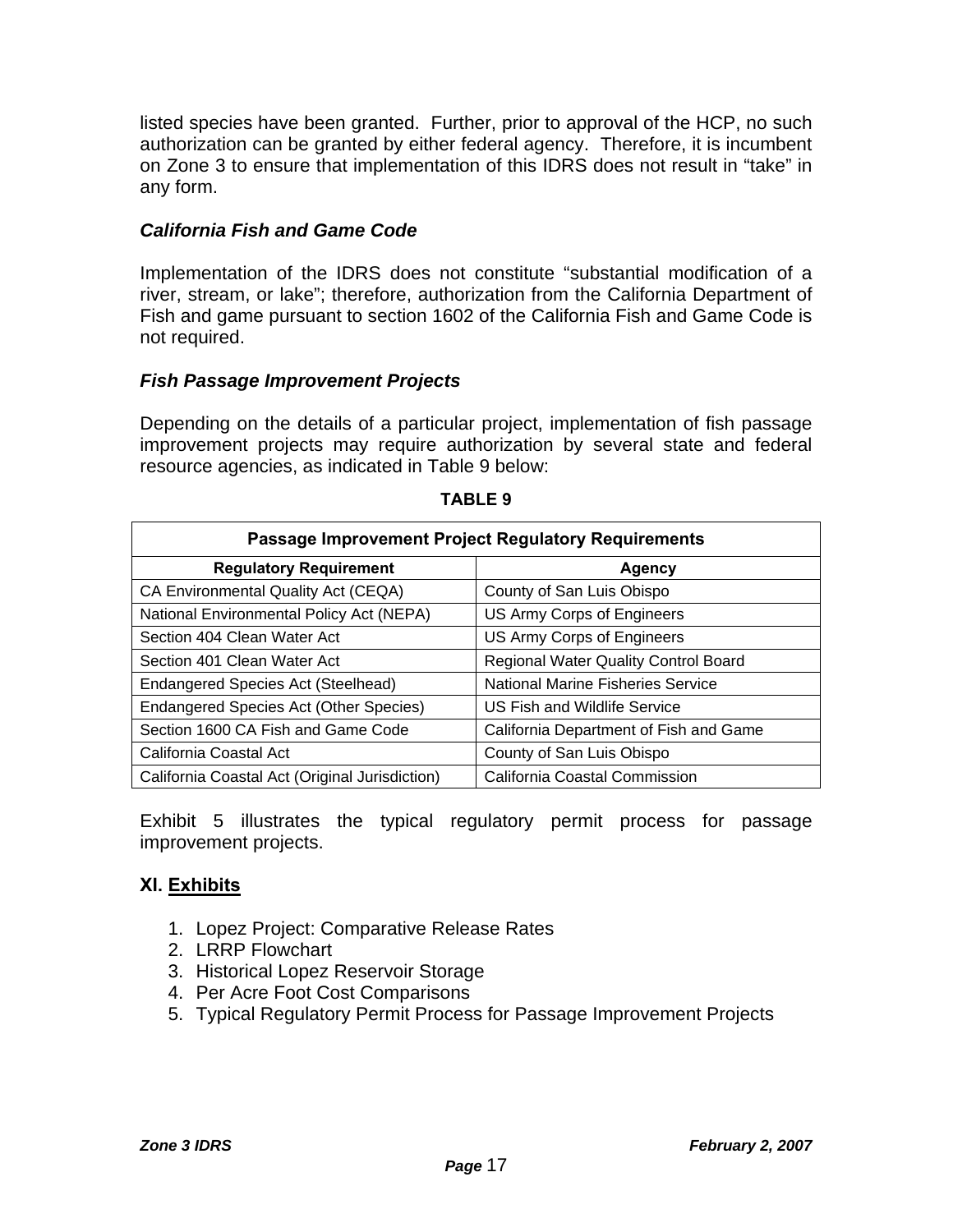**Exhibit 1**







*Zone 3 IDRS February 2, 2007*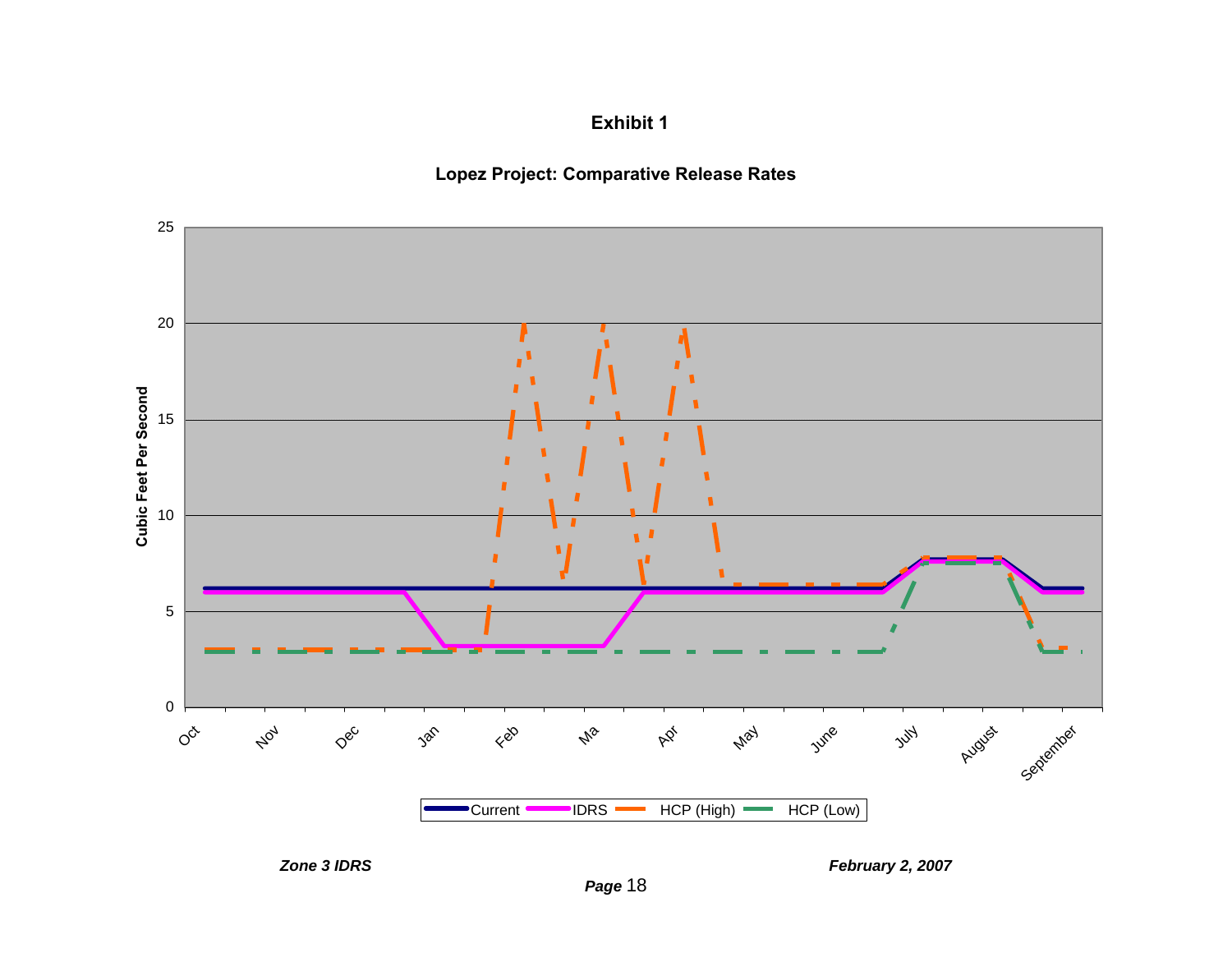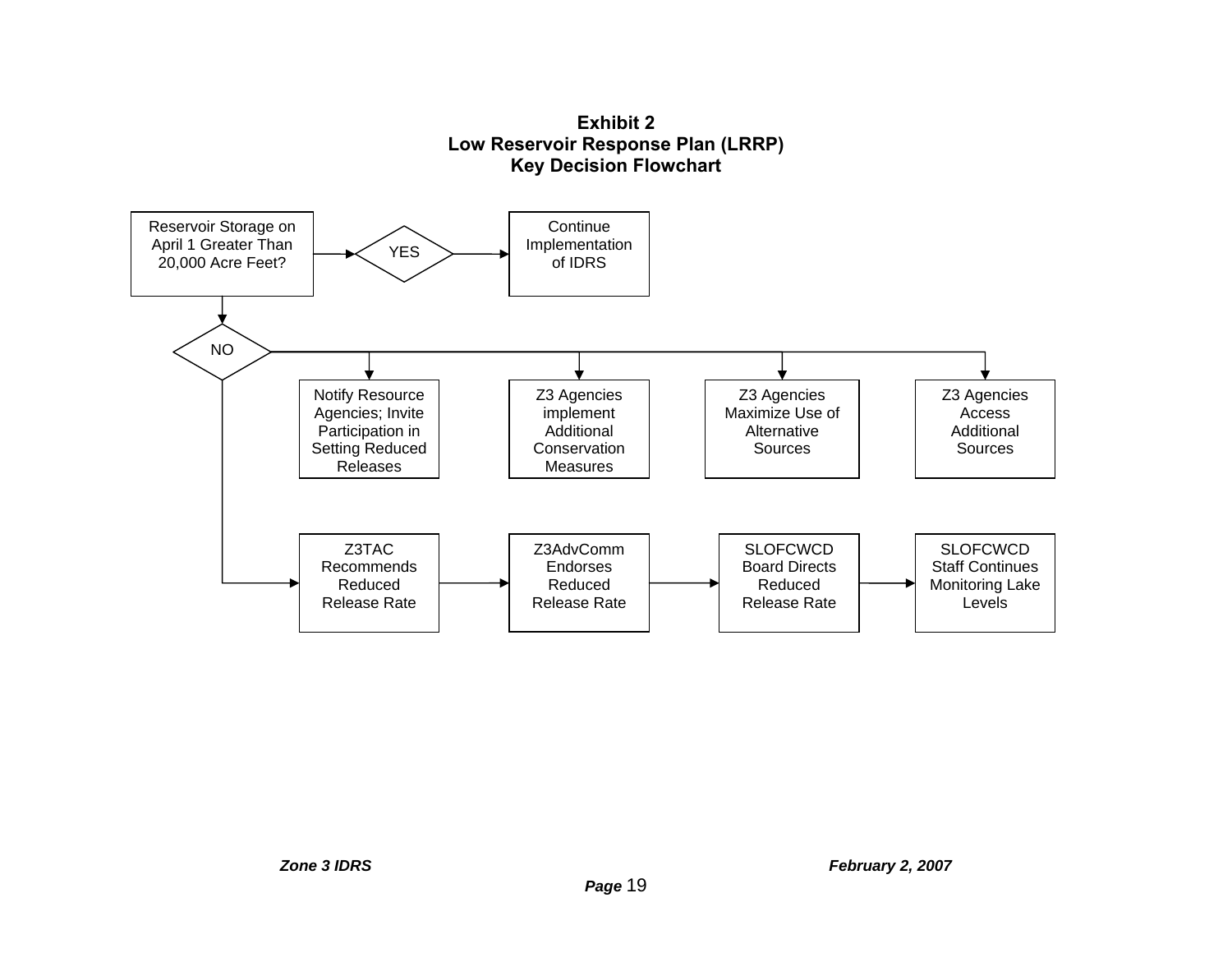

**Exhibit 3 Historical Lopez Reservoir Storage** 

*Zone 3 IDRS February 2, 2007*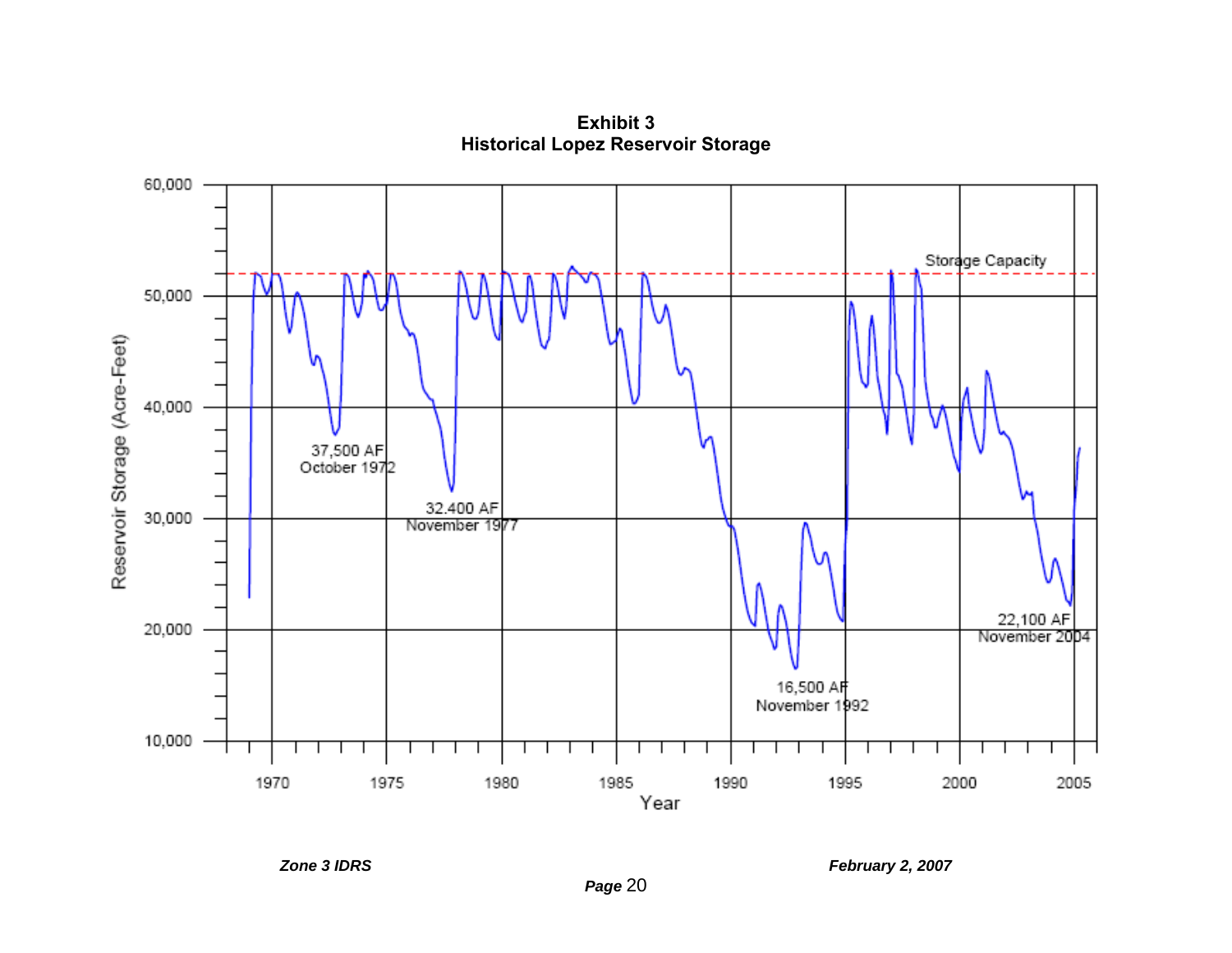| <b>Exhibit 4</b>                                            |          |                   |                                                       |                        |
|-------------------------------------------------------------|----------|-------------------|-------------------------------------------------------|------------------------|
| Per Acre Foot Cost Comparisons (With Ranges, 2006 Dollars)) |          |                   |                                                       |                        |
|                                                             | Year 1   | Year <sub>2</sub> | Year $3 \triangleright \triangleright \triangleright$ |                        |
| Passage Barrier Removal Cost                                | 0        | 0                 | 25,000                                                |                        |
| Monitoring Effort Capital Cost                              | 19,361   | 11,695            | 1,000                                                 |                        |
| Operational (Low)                                           | 10,000   | 10,000            | 10,000                                                |                        |
| Operational (High)                                          | 15,000   | 15,000            | 15,000                                                |                        |
| <b>Example Storage Volumes:</b>                             |          |                   |                                                       |                        |
| Additional Storage (Low)                                    | 100      | 100               | 100                                                   |                        |
| Additional Storage (Mod)                                    | 204      | 204               | 204                                                   |                        |
| Additional Storage (High)                                   | 500      | 500               | 500                                                   |                        |
| <b>Annual Costs Per Acre Foot:</b>                          |          |                   | <b>With Barrier</b><br>Removal                        | W/O Barrier<br>Removal |
| Low Ops/Low Storage                                         | \$293.61 | \$216.95          | \$360.00                                              | \$110.00               |
| Low Ops/Moderate Storage                                    | \$143.93 | \$106.35          | \$176.47                                              | \$53.92                |
| Low Ops/High Storage                                        | \$58.72  | \$43.39           | \$72.00                                               | \$22.00                |
| <b>High Ops/Low Storage</b>                                 | \$343.61 | \$266.95          | \$410.00                                              | \$160.00               |
| High Ops/Moderate Storage                                   | \$168.44 | \$130.86          | \$200.98                                              | \$78.43                |
| High Ops/High Storage                                       | \$68.72  | \$53.39           | \$82.00                                               | \$32.00                |